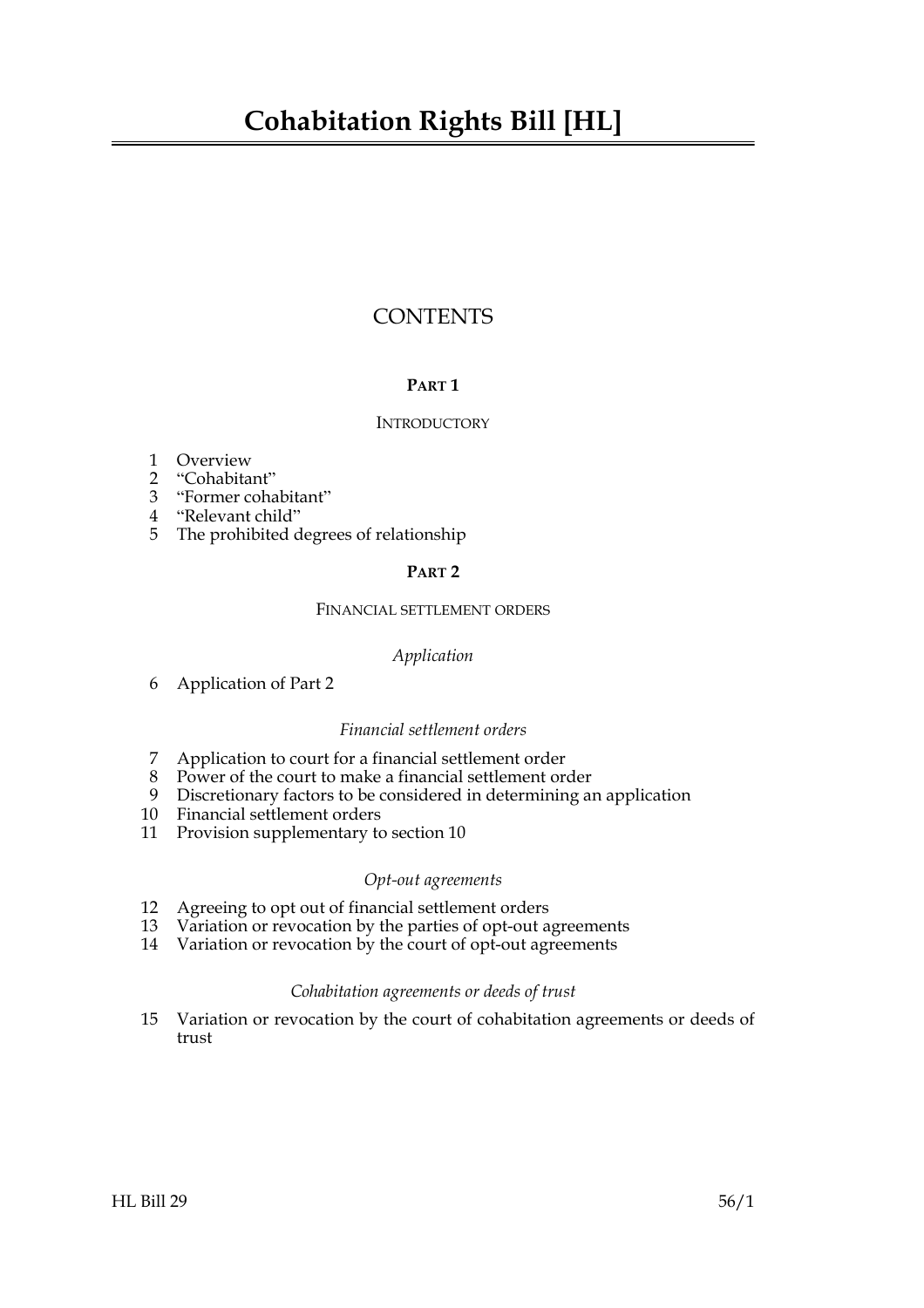#### **PART 3**

#### PROVISIONS CONNECTED WITH INSURANCE AND WITH THE DEATH AND INTESTACY OF COHABITANTS

#### *Insurance*

- 16 Insurable interest in the life of the other cohabitant
- 17 Assurance policy for benefit of other cohabitant

#### *Registration of death*

18 Registering the death of a cohabitant

#### *Intestacy of cohabitant*

- 19 Succession to estate on intestacy
- 20 Intestacy: rights as respects the home

#### *Financial provisions for cohabitant from deceased's estate*

- 21 Application for financial provision from deceased's estate
- 22 Further provision in connection with the death of a cohabitant

#### **PART 4**

#### MISCELLANEOUS AND GENERAL

- 23 General interpretation
- 24 Jurisdiction of the courts<br>25 Power to make transition
- 25 Power to make transitional and consequential provisions
- 26 Regulations and orders<br>27 Extent
- 27 Extent<br>28 Applic
- 28 Application<br>29 Commencer
- Commencement
- 30 Short title
	- Schedule 1 Financial settlement on ceasing to live together
		- Part 1 Financial settlement orders
		- Part 2 Consent orders

Part 3 — Miscellaneous

Schedule 2 — Amendments: financial provision on a cohabitant's death

- Part 1 Amendments of Administration of Estates Act 1925
- Part 2 Amendments of Intestates' Estates Act 1952
- Part 3 Amendments of Family Provision Act 1966
- Part 4 Amendments of Inheritance (Provision for Family and Dependants) Act 1975
- Part 5 Amendments of Fatal Accidents Act 1976
- Part 6 Amendments of Law Reform (Succession) Act 1995
- Part 7 Amendments of Civil Partnership Act 2004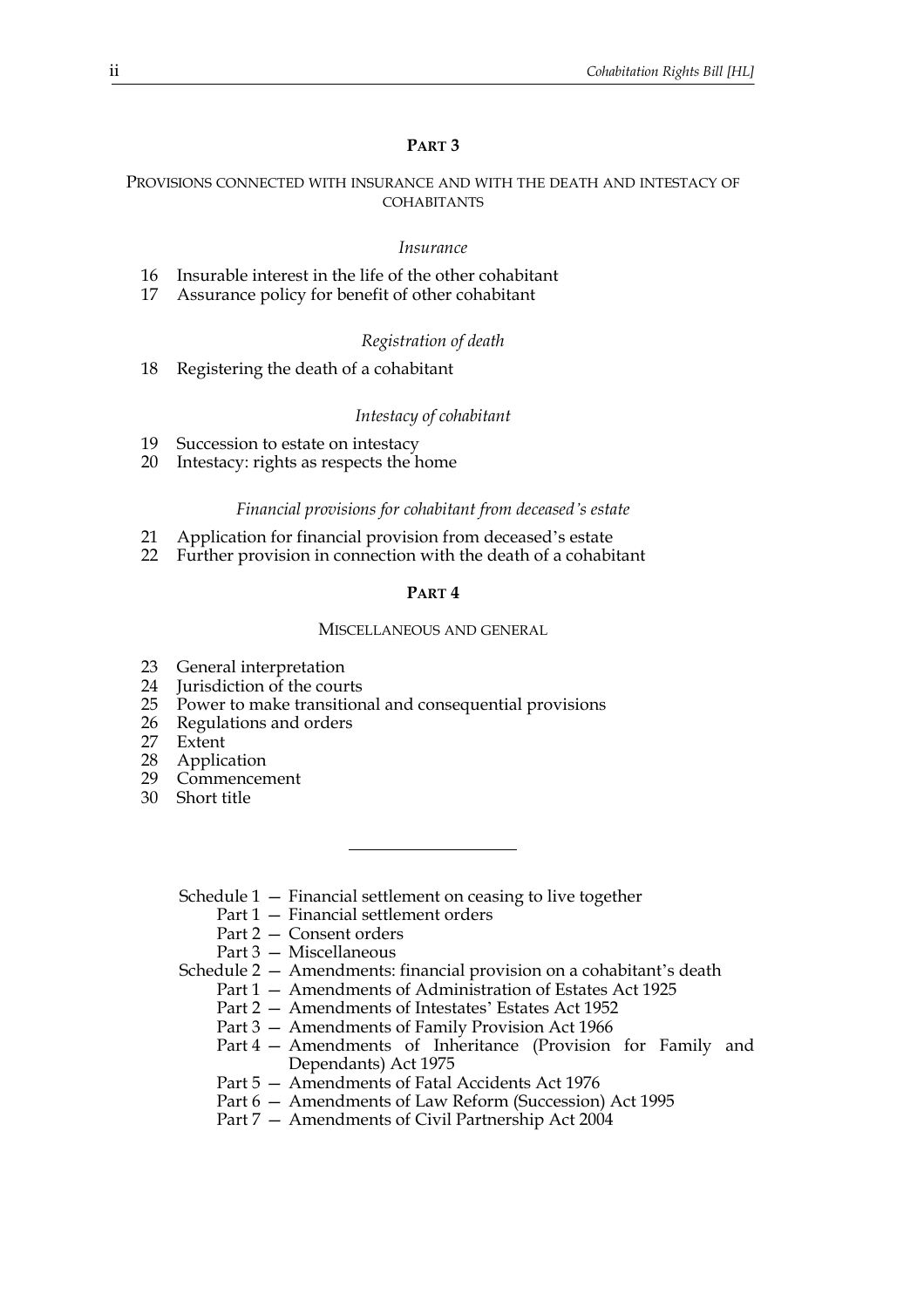# A **BILL**

### TO

Provide certain protections for persons who live together as a couple or have lived together as a couple; and to make provision about the property of deceased persons who are survived by a cohabitant; and for connected purposes.

E IT ENACTED by the Queen's most Excellent Majesty, by and with the advice and consent of the Lords Spiritual and Temporal, and Commons, in this present **B** E IT ENACTED by the Queen's most Excellent Majesty, by and with consent of the Lords Spiritual and Temporal, and Commons, Parliament assembled, and by the authority of the same, as follows:  $-$ 

#### **PART 1**

#### **INTRODUCTORY**

#### **1 Overview**

- (1) This Act establishes a framework of rights and responsibilities for cohabitants with a view to providing basic protections—
	- (a) in the event of their ceasing to live together as a couple for a reason other than death,
	- (b) in the event of the death of one of them, and
	- (c) for the purpose of enabling the life of either of them to be insured by or for the benefit of the other or for the benefit of a relevant child.
- (2) The protections under this Act apply to "cohabitants" (within the meaning of section 2) and "former cohabitants" (within the meaning of section 3).

#### **2 "Cohabitant"**

- (1) For the purposes of this Act, references to the cohabitants in a relationship are to any two people (whether of the same sex or the opposite sex) who—
	- (a) live together as a couple, and
	- (b) meet the first and second conditions specified in subsections (2) and (3).
- (2) The first condition is that any of the following apply to the two people ("A" and "B") who live together as a couple—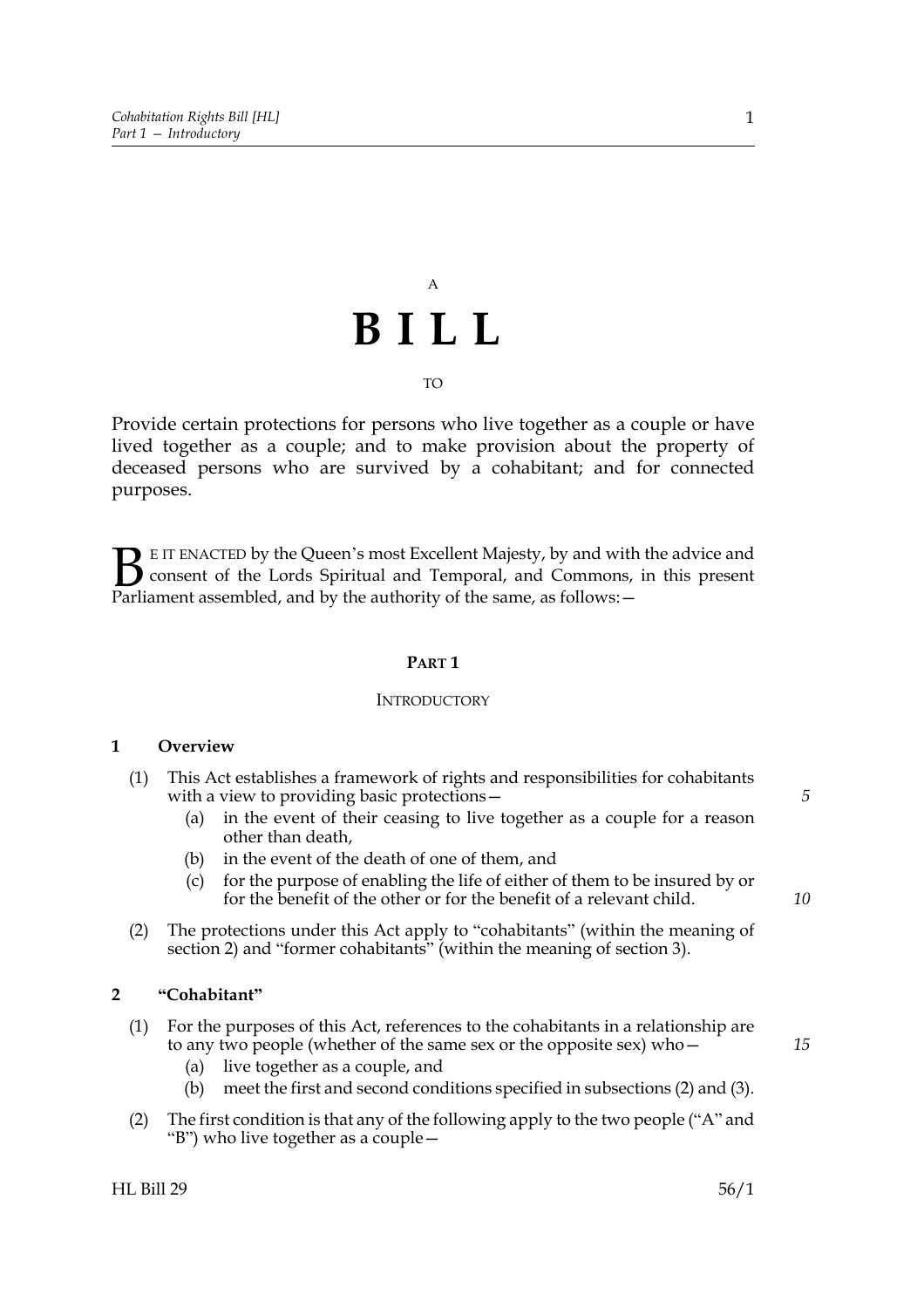- (b) a joint residence order in favour of A and B is in force in respect of a minor child,
- (c) A and B are the natural parents of a child en ventre sa mere at the date when A and B cease to live together as a couple (whether or not that child is subsequently born alive), or
- (d) A and B have lived together as a couple for a continuous period of three years or more.
- (3) The second condition is that A and  $B-$ 
	- (a) are neither married to each other nor civil partners of each other, and
	- (b) are not within prohibited degrees of relationship in relation to each other.
- (4) For the purposes of subsection (2)(d), in determining the length of the continuous period during which two people have lived together as a couple—
	- (a) any period of the relationship that fell before the commencement date is to be taken into account, but
	- (b) any one or more periods (not exceeding six months in all) during which the parties ceased living together as a couple is to be disregarded.
- (5) The prohibited degrees of relationship which are referred to in subsection  $(3)(b)$  are set out in section 5. *20*

#### **3 "Former cohabitant"**

Any reference in this Act to "former cohabitants"—

- (a) is to any two people who were cohabitants in a relationship but who have ceased living together as a couple, and
- (b) is to be taken—
	- (i) as including any two people who, although they have ceased living together as a couple, continue to share accommodation (whether for financial or other reasons), but
	- (ii) as not including any two people who have subsequently married or become civil partners of each other. *30*

#### **4 "Relevant child"**

- (1) Any reference in this Act to a "relevant child"—
	- (a) in relation to cohabitants in a relationship, is to any minor child in respect of whom—
		- (i) each of the cohabitants is treated in law as being mother, father or parent, or
		- a joint residence order in favour of both cohabitants is in force;
	- (b) in relation to former cohabitants in a relationship, is to any minor child in respect of whom—
		- (i) each of the former cohabitants is treated in law as being mother, father or parent, or
		- (ii) a joint residence order in favour of the former cohabitants was in force during the period when the former cohabitants were living together as a couple.

*10*

*5*

*15*

*35*

*40*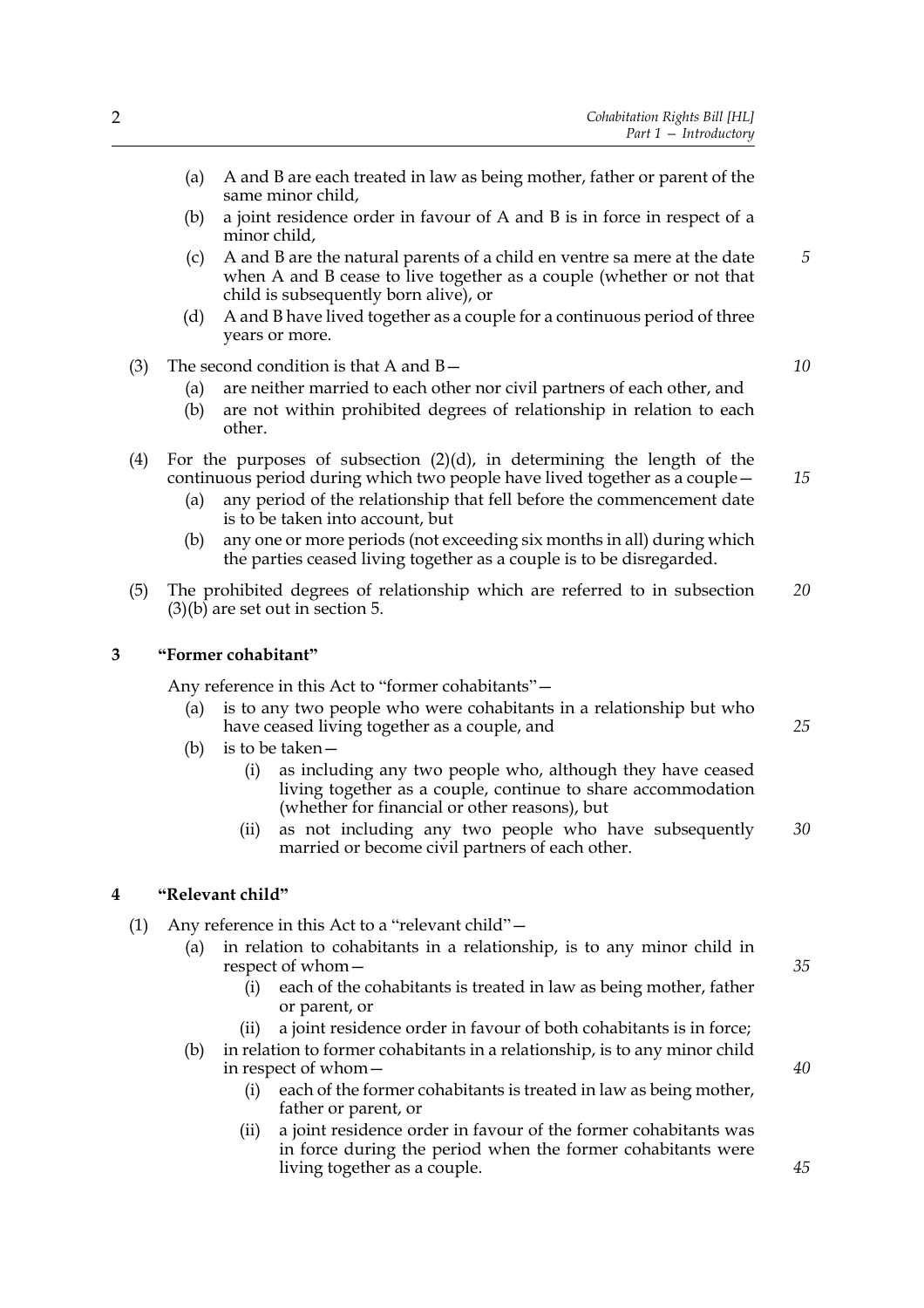(2) "Relevant children" is to be read in accordance with subsection (1).

#### **5 The prohibited degrees of relationship**

- (1) For the purposes of this Act, two people are within prohibited degrees of relationship if one is the other's parent, grandparent, sister, brother, aunt or uncle.
- (2) In subsection (1) references to relationships—
	- (a) are to relationships of the full blood or half blood or, in the case of an adopted person, such of those relationships as would subsist but for adoption, and
	- (b) include the relationship of a child with his adoptive, or former adoptive, parents, *10*

but do not include any other adoptive relationships.

- (3) For the purposes of this Act, two people (A and B) are within prohibited degrees of relationship if one of them falls within the list below in relation to the other— Child of former civil partner *15*
	- Child of former spouse Former civil partner of grandparent Former spouse of grandparent Former civil partner of parent Former spouse of parent Grandchild of former civil partner Grandchild of former spouse.
- (4) But subsection (3) does not apply where—
	- (a) A and B have both reached 21 when they start living together, and *25*
	- (b) the younger ("A") has not at any time before reaching 18—
		- (i) lived in the same household as B, in circumstances where B was then in a relationship with a third person ("C"), and
		- (ii) been treated by B as a child of B's relationship with C.

#### **PART 2**

FINANCIAL SETTLEMENT ORDERS

#### *Application*

#### **6 Application of Part 2**

- (1) This Part has effect to determine the financial rights and obligations of former cohabitants. *35*
- (2) This Part does not apply to former cohabitants—
	- (a) where the former cohabitants have ceased living together as a couple before the commencement date;
	- (b) to the extent specified in an opt-out agreement in force between former cohabitants which is made in accordance with section 12 and which was entered into on or after the commencement date; or *40*

*5*

*20*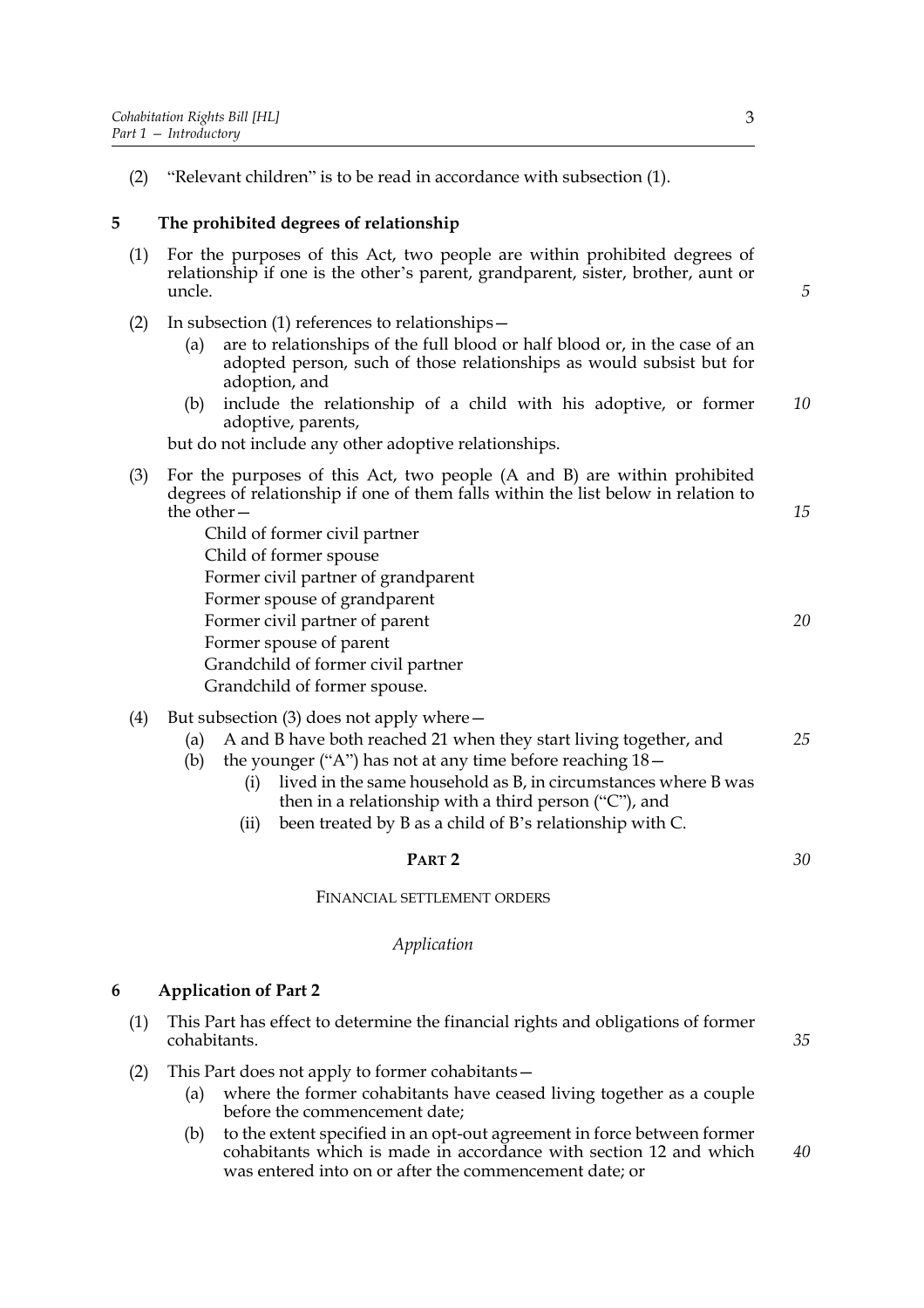- (c) in so far as a matter that would otherwise fall to be considered under this Part is already dealt with by a cohabitation agreement or a deed of trust which is in force between former cohabitants and which was entered into before the commencement date.
- *5*
- (a) paragraph (b) is subject to any variation or revocation of an opt-out agreement which is made by the parties under section 13 or by the court under section 14, and
- (b) paragraph (c) is subject to any variation or revocation of a cohabitation agreement or deed of trust which is made by the court under section 15. *10*
- (4) In any case where this Part applies, it has effect in place of common law rules and equitable principles (including contract, estoppel and implied trusts).

#### *Financial settlement orders*

#### **7 Application to court for a financial settlement order**

(3) But, in relation to subsection  $(2)$  –

- (1) A former cohabitant may apply to the court for an order under section 8 ("a financial settlement order"). *15*
- (2) On an application under this section, the court must inquire, so far as it reasonably can, into—
	- (a) the facts alleged by the former cohabitant who made the application ("the applicant"), and
	- (b) the facts alleged by the other former cohabitant ("the respondent").
- (3) No application may be made under this section unless—
	- (a) the application is made before the end of the period of 24 months starting with the date on which the former cohabitants ceased living together as a couple, or
	- (b) the former cohabitant who proposes to make the application satisfies the court that exceptional circumstances would justify a late application being made.
- (4) No person may make more than one application under this section in relation to the same respondent unless since the first such application was determined the applicant and respondent have resumed living together as a couple and have lived together as a couple for a continuous period of two years since such resumption.

#### **8 Power of the court to make a financial settlement order**

- (1) The court may make a financial settlement order if  $-$ (a) the court is satisfied that the applicant and the respondent have ceased living together as a couple, (b) the court is satisfied either— (i) that the respondent has retained a benefit; or (ii) that the applicant has an economic disadvantage, as a result of qualifying contributions the applicant has made, and *40*
	- (c) having regard to the discretionary factors, the court considers that it is just and equitable to make an order.

*20*

*25*

*30*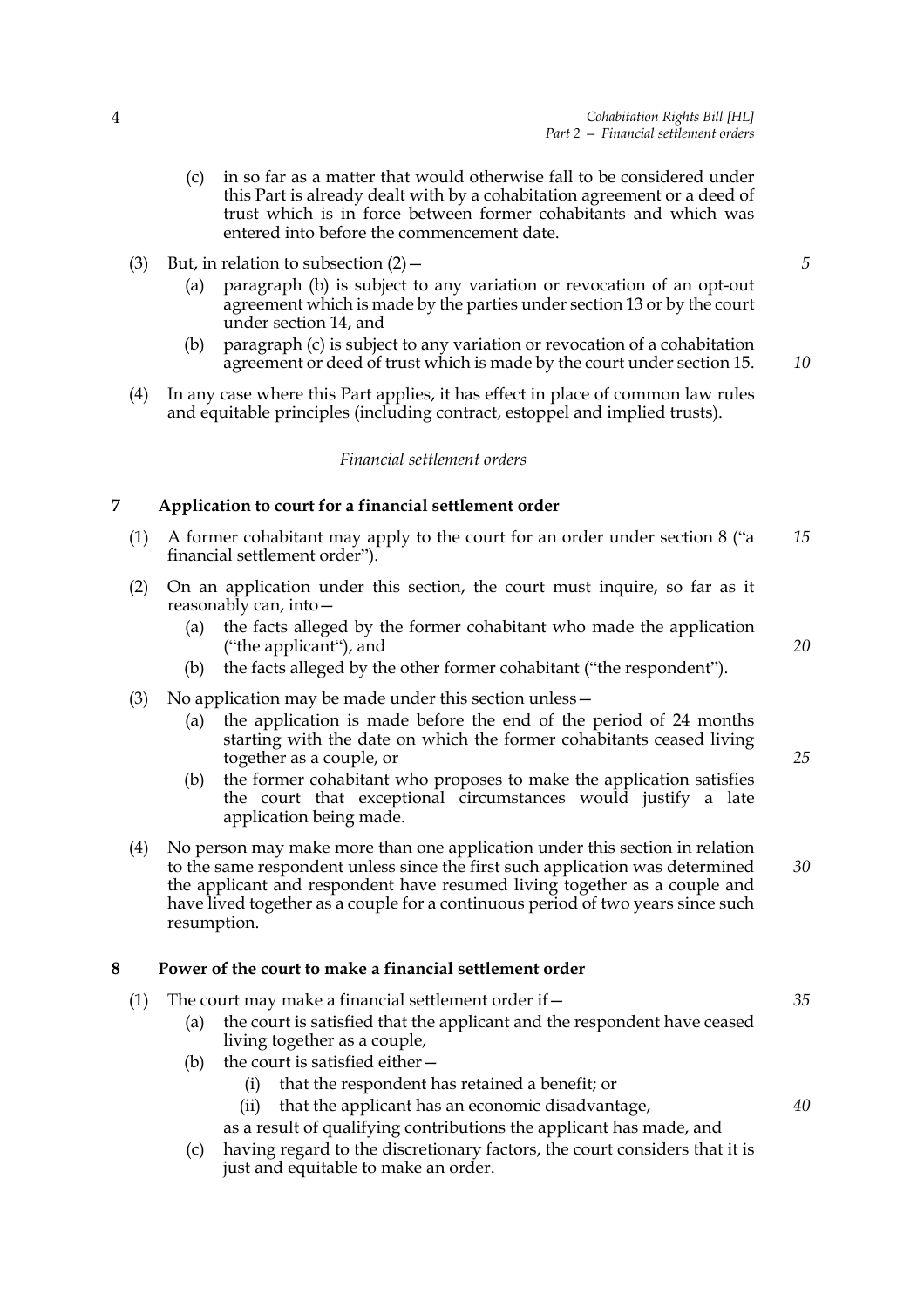- (2) For the purpose of subsection  $(1)(b)$ 
	- (a) a "retained benefit" is a financial benefit which has been acquired, retained or enhanced by or for the respondent during the parties' cohabitation or in contemplation of the parties' cohabitation, whether in the form of capital assets of any kind, income, whether actual or potential, or earning capacity;
	- (b) an "economic disadvantage" is a past, present or future financial loss, burden or cost sustained by the applicant during the parties' cohabitation or in contemplation of the parties' cohabitation or likely to be sustained by the applicant following its breakdown;
	- (c) a "qualifying contribution" is any financial or other contribution made by the applicant to the parties' shared lives or to the welfare of members of their families during the parties' cohabitation or in contemplation of the parties' cohabitation or likely to be made by the applicant following its breakdown;
	- (d) the "discretionary factors" are the factors listed in section 9.
- (3) If the court determines to make a financial settlement order, it may by its order adjust any retained benefit, by reversing it in so far as it is reasonable and practicable to do so, having regard to the discretionary factors listed in section  $\mathbf{\hat{Q}}$
- (4) If the court considers that after the reversal of any retained benefit in accordance with subsection (3) the applicant would still bear an economic disadvantage, the court may by its order ensure that the disadvantage shall be shared equally between the parties, in so far as it is reasonable and practicable to do so, having regard to the discretionary factors listed in section 9.

#### **9 Discretionary factors to be considered in determining an application**

- (1) In deciding whether it considers that it is just and equitable to make a financial settlement order and, if it does so consider, in determining what order it should make, the court must have regard to the following discretionary factors—
	- (a) the welfare while a minor, of any child of both parties who has not attained the age of eighteen; *30*
	- (b) the income, earning capacity, property and other financial resources which each of the parties has, or is likely to have in the foreseeable future (including any pension, allowance or benefit paid or to be paid to either party or the eligibility of either party for a pension, allowance or benefit);
	- (c) the financial needs and obligations which each of the parties has, or is likely to have in the foreseeable future;
	- (d) the welfare of any children who live with or might reasonably be expected to live with either party;
	- (e) the conduct of each party if, but only if, it is of such a nature that it would be inequitable to disregard it;
	- (f) the circumstances in which the applicant made any qualifying contribution, in particular if the respondent shows that the applicant made such contribution despite the respondent's express disagreement that it should be made.
- (2) In having regard to the discretionary factors mentioned in subsection (1), first consideration shall be given to the factor mentioned in subsection (1)(a).

*5*

*10*

*20*

*15*

*25*

*40*

*35*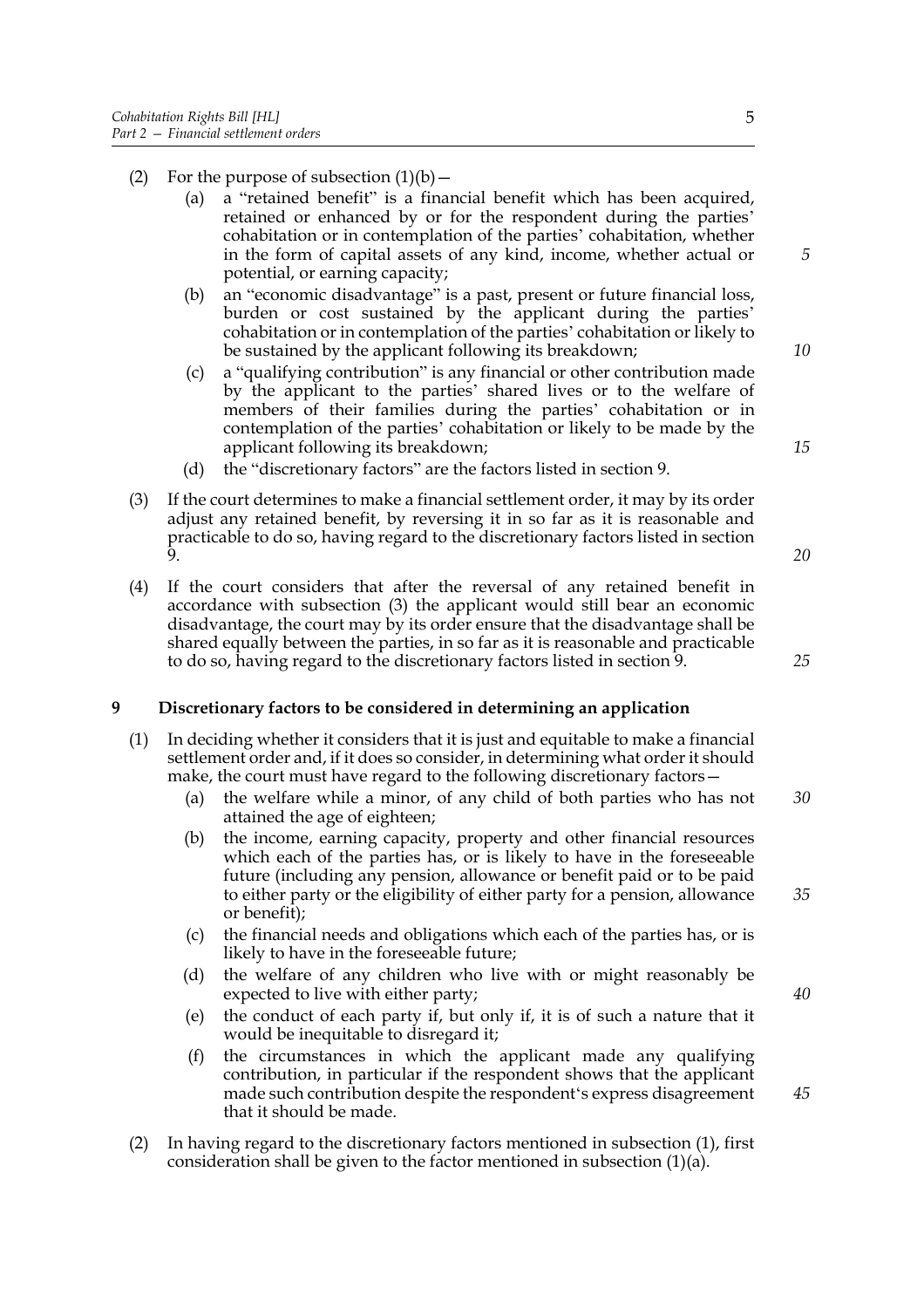#### **10 Financial settlement orders**

- (1) A financial settlement order may, in order to achieve the aims specified in section 8(3) and (4), require any one or more of the following  $-$ 
	- (a) payment of a lump sum (including payment by instalments, secured lump sums, lump sums paid by way of pension attachment and interim payments);
	- (b) transfer of property;
	- (c) property settlements;
	- (d) sale of property;
	- (e) pension sharing.
- (2) The court may include in a financial settlement order a provision which prohibits the other from applying, on the death of the applicant, for an order under section 2 of the Inheritance (Provision for Family and Dependants) Act 1975 (c. 63), if it considers it just to do so.

#### **11 Provision supplementary to section 10**

Schedule 1 to this Act makes further provision supplementing section 10 and this section, including provision—

- (a) for the purpose of securing compliance with any order made by the court in connection with such an application, and
- (b) for the making of consent orders.

#### *Opt-out agreements*

#### **12 Agreeing to opt out of financial settlement orders**

- (1) This section has effect for the purposes of section 6(2)(b).
- (2) An opt-out agreement is an agreement between two people which complies with the requirements of the following provisions of this section.
- (3) An opt-out agreement may be entered into on or after the commencement date.
- (4) A person may not enter into an opt-out agreement unless he or she has attained the age of 16 years.
- (5) Any opt-out agreement entered into in contravention of subsection (4) is void.
- (6) An opt-out agreement must contain a statement by each of the persons entering into it ("A" and "B") to the effect that each of them -*30*
	- (a) has separately received legal advice from a qualified practitioner as to the effect of the opt-out agreement and understands its effect,
	- (b) agrees that a financial settlement order should not be available in the event that A and B cease living together as a couple, and agrees that a financial settlement order should not be available in the event that A and B cease living together as a couple, and
	- (c) specifies that the statement in paragraph (b) is to apply either—
		- (i) in all circumstances, or
		- (ii) only to such extent, or in such circumstances, as may be specified in the agreement (for example, only in relation to any one or more specified parts of A's or B's financial affairs or assets). *40*

*10*

*5*

*20*

*15*

*25*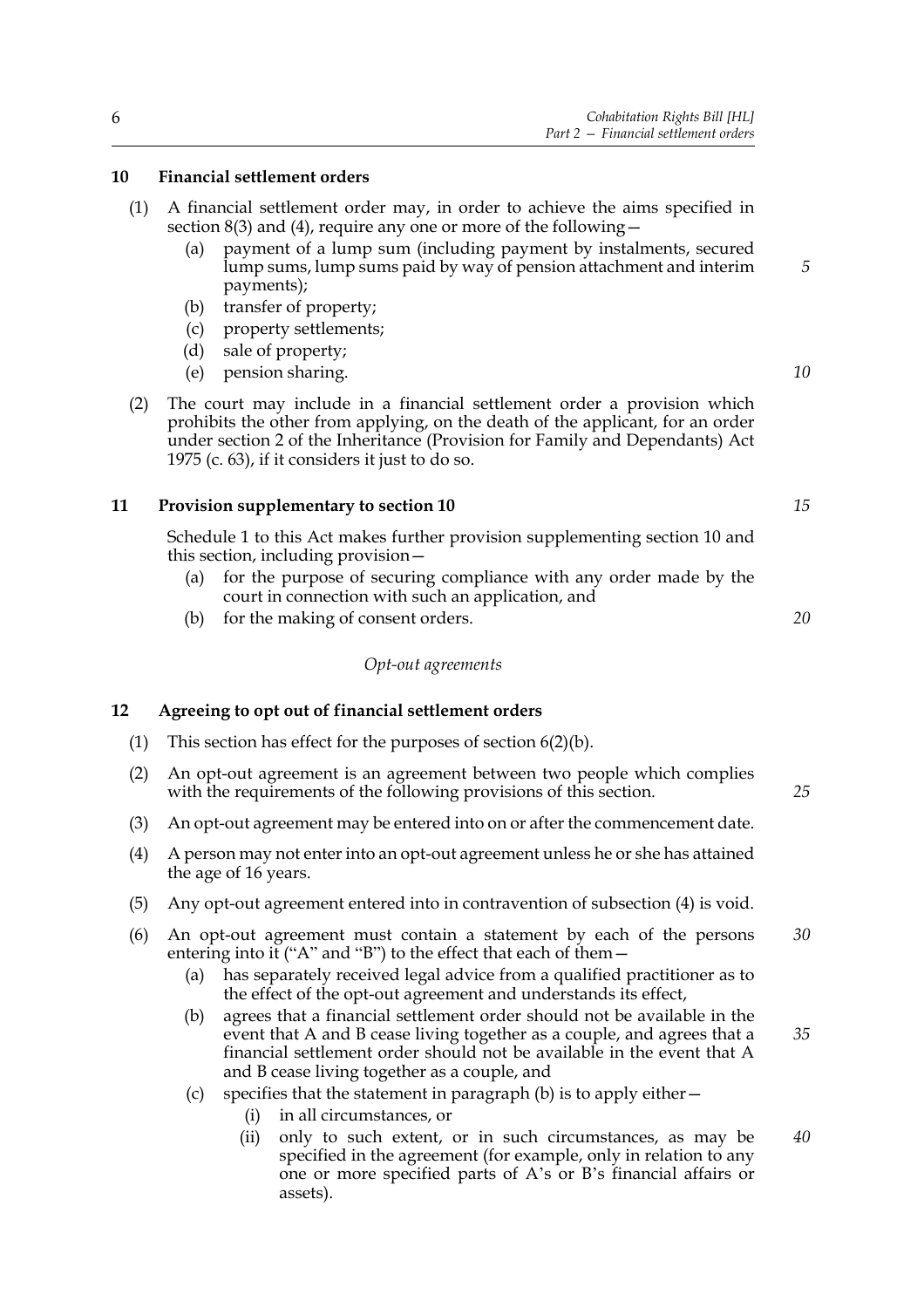- (7) An opt-out agreement must—
	- (a) be in writing,
	- (b) be signed and dated by A and by B, and
	- (c) in respect of each of A and B, be accompanied by a certificate by a qualified practitioner that the practitioner has given legal advice—
		- (i) as to the terms and effect of the proposed opt-out agreement, and
		- (ii) in particular, as to its effect on any rights of action the person signing the agreement may have in the event of them ceasing to live together as a couple.
- (8) Each signature by A and B under subsection  $(7)(b)$  must be witnessed by at least one person.
- (9) An opt-out agreement which is made in the prescribed form is to be taken to comply with the requirements of this section.
- (10) In this section—
	- "prescribed" means prescribed by regulations made by the Lord Chancellor;
	- "qualified practitioner" means a solicitor or barrister qualified in England and Wales.

#### **13 Variation or revocation by the parties of opt-out agreements**

- (1) Where A and B have entered into an opt-out agreement in accordance with section 12, A and B may by agreement vary or revoke the agreement at any time.
- (2) The requirements of section  $12(6)(a)$ , (7) and (8) apply to varying or revoking an opt-out agreement as those requirements apply to entering into such an agreement. *25*
- (3) For the purposes of subsection (2), any reference to the opt-out agreement is to be read as a reference to the variation or revocation.

#### **14 Variation or revocation by the court of opt-out agreements**

- (1) Where A and B have entered into an opt-out agreement in accordance with section 12, either of them may apply to the court for an order under subsection (2), where one of them makes an application for a financial settlement order. *30*
- (2) The court may vary or revoke the opt-out agreement only if the court determines that the agreement is manifestly unfair to the applicant because of—
	- (a) the circumstances in which the agreement was entered into or varied, or
	- (b) any change in the circumstances of either party which was unforeseen at the time the agreement was entered into or varied.

*10*

*5*

*15*

*20*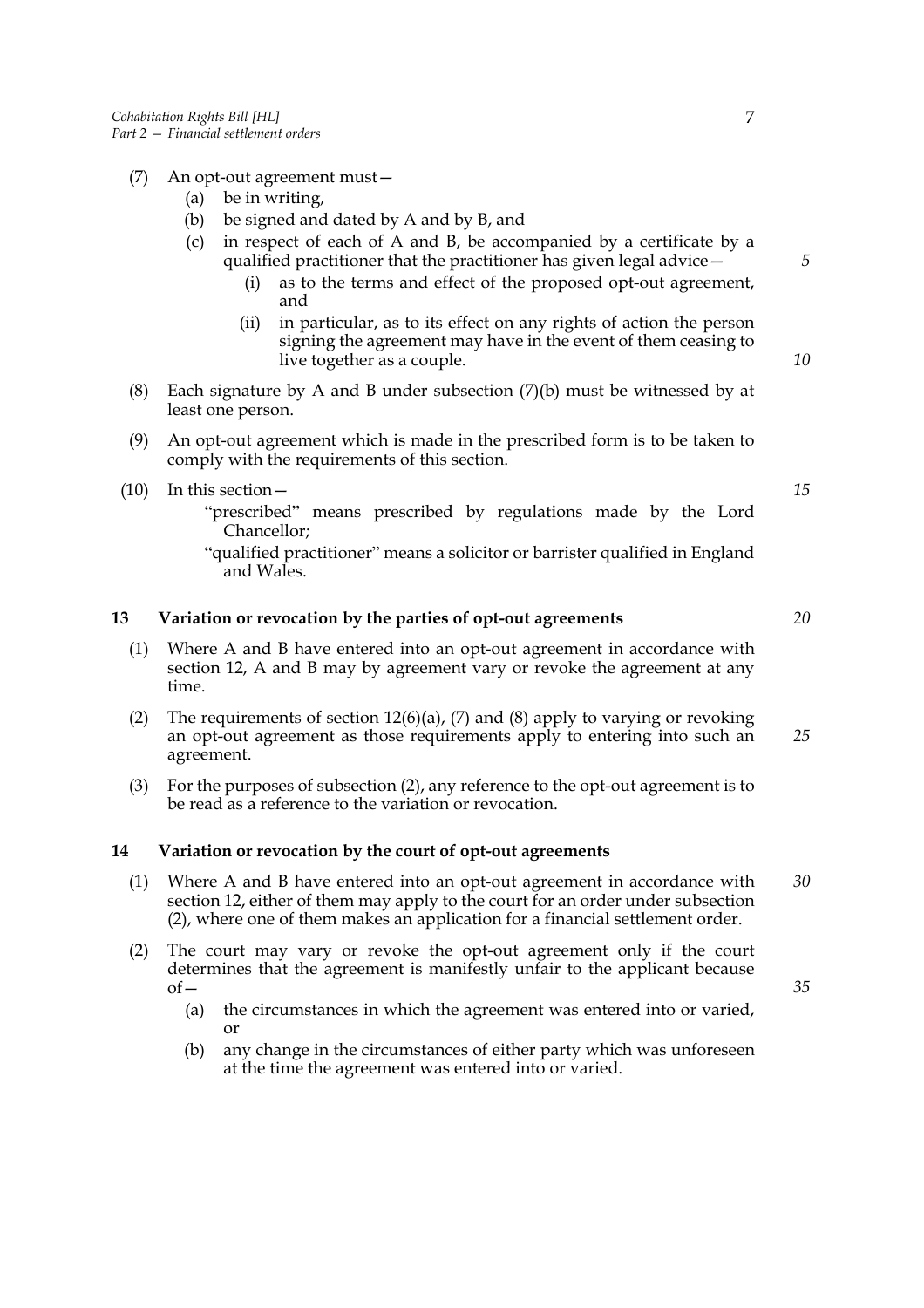#### *Cohabitation agreements or deeds of trust*

#### **15 Variation or revocation by the court of cohabitation agreements or deeds of trust**

- (1) Where one of the parties to a cohabitation agreement or deed of trust referred to in section 6(2)(c) makes an application for a financial settlement order, either party may apply to the court for an order under subsection (2).
- (2) The court may vary or revoke the agreement or deed in such circumstances and to such extent as the court considers appropriate.

#### **PART 3**

#### PROVISIONS CONNECTED WITH INSURANCE AND WITH THE DEATH AND INTESTACY OF **COHABITANTS** *10*

#### *Insurance*

#### **16 Insurable interest in the life of the other cohabitant**

- (1) Each cohabitant in a relationship is to be presumed for the purposes of section 1 of the Life Assurance Act 1774 (c. 48) (no insurance to be made on the lives of persons having no interest, &c.) to have an interest in the life of the other cohabitant in the relationship. *15*
- (2) For the purposes of section 3 of that Act, there is no limit on the amount of value of the interest.

#### **17 Assurance policy for benefit of other cohabitant**

Section 11 of the Married Women's Property Act 1882 (c. 75) (money payable under policy of assurance not to form part of the estate of the insured) applies in relation to a policy of assurance—

- (a) effected by a cohabitant in a relationship ("A") on A's own life, and
- (b) expressed to be for the benefit—
	- (i) of the other cohabitant ("B"),
	- (ii) of any child of A and B, or
	- (iii) of B and all such children, or any of them,

as it applies in relation to a policy of assurance effected by a husband and expressed to be for the benefit of his wife, or of his children, or of his wife and children, or of any of them.

#### *Registration of death*

#### **18 Registering the death of a cohabitant**

- (1) Subsection (2) applies in any case where a person ("B") dies and, immediately before B's death, B was a cohabitant in a relationship with another person  $($ "A").
- (2) For the purposes of Part 2 of the Births and Deaths Registration Act 1953 (c. 20) (registration of deaths)—

*20*

*5*

*25*

*30*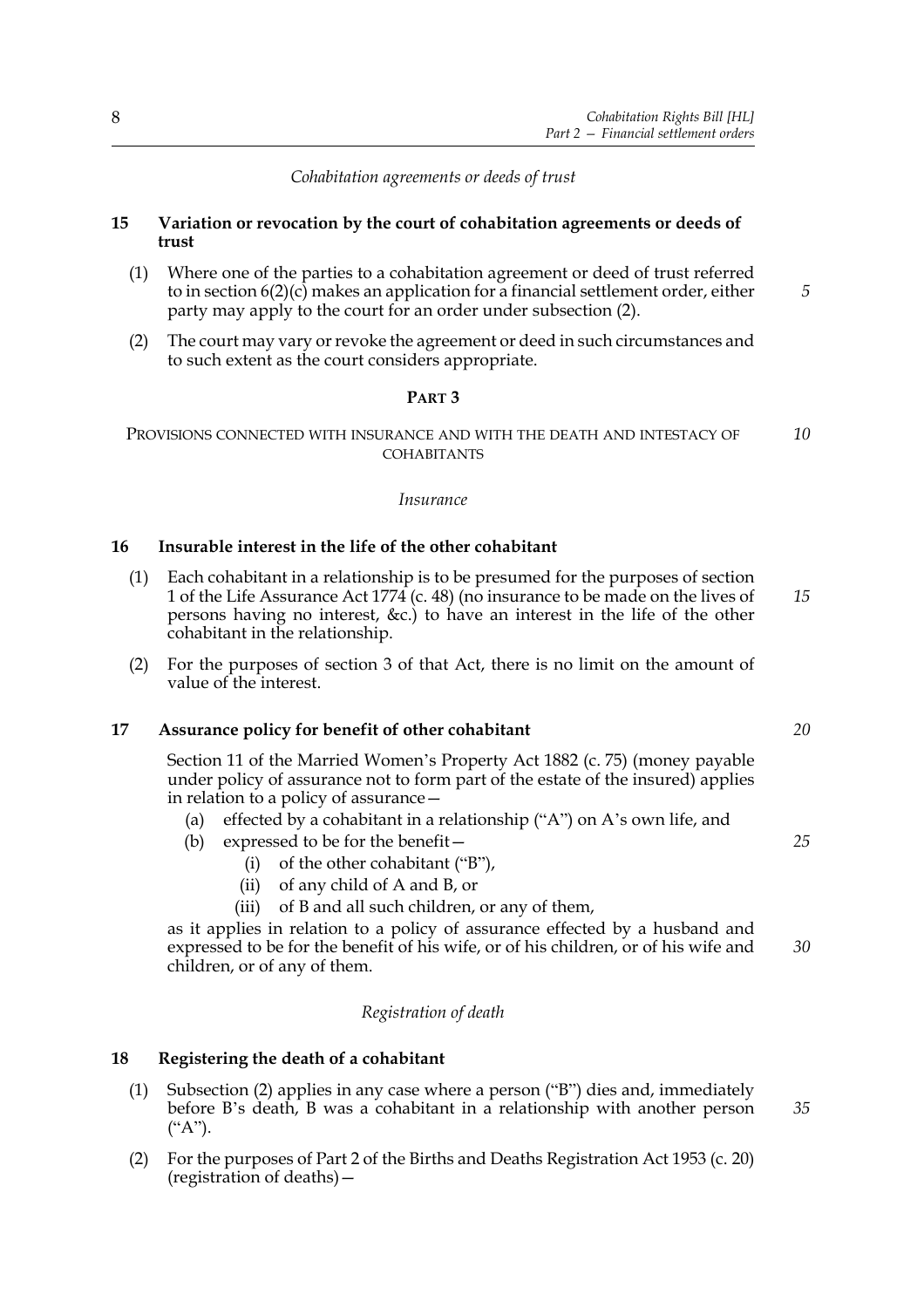- (a) A is to be treated as if A were a relative of B, and
- (b) A must provide information about B's death in accordance with the provisions of Part 2 of that Act.

#### *Intestacy of cohabitant*

#### **19 Succession to estate on intestacy**

(1) Section 46 of the Administration of Estates Act 1925 (c. 23) (succession to real and personal estate on intestacy) is amended as follows.

#### (2) In subsection (1)(i) (cases where the intestate leaves a spouse or civil partner) –

- (a) in the words before the Table, for "or civil partner," substitute ", civil partner or qualifying cohabitant,", and
- (b) in the Table—
	- (i) for "the surviving spouse or civil partner", where first occurring, substitute "the surviving spouse, civil partner or qualifying cohabitant ("the survivor")", and
	- (ii) for each subsequent occurrence of "the surviving spouse or civil partner" substitute "the survivor". *15*
- (3) In subsections  $(1)(ii)$  to (v) and  $(2A)$  to  $(4)$  (which make further provision about the rights of spouses, civil partners and others on intestacy) for "or civil partner" (in each place) substitute "civil partner or qualifying cohabitant".
- (4) After subsection (2A) insert—
	- "(2B) Where an intestate and the intestate's spouse or civil partner have died in circumstances rendering it uncertain which of them survived the other, this section has effect as if the intestate did not leave any qualifying cohabitant."
- (5) After subsection (4) insert—
	- "(5) A person is a qualifying cohabitant in relation to an intestate only if  $-$ 
		- (a) the intestate was neither married nor in a civil partnership immediately before death, and
		- (b) the person was immediately before the death of the intestate a cohabitant in a relationship with the intestate within the meaning of section 2 of the Cohabitation Rights Act 2015."

#### **20 Intestacy: rights as respects the home**

- (1) Schedule 2 to the Intestates' Estates Act 1952 (c. 64) (rights of surviving spouse or civil partner as respects the matrimonial or civil partnership home) is amended as follows.
- (2) Before paragraph 1 there is inserted—
	- "A1 (1) This Schedule applies where a person dies intestate and leaves a spouse, civil partner or qualifying cohabitant.
		- (2) In this Schedule—
			- "qualifying cohabitant" has the meaning given by section 46(5) of the principal Act; *40*

*20*

*5*

*10*

*25*

*30*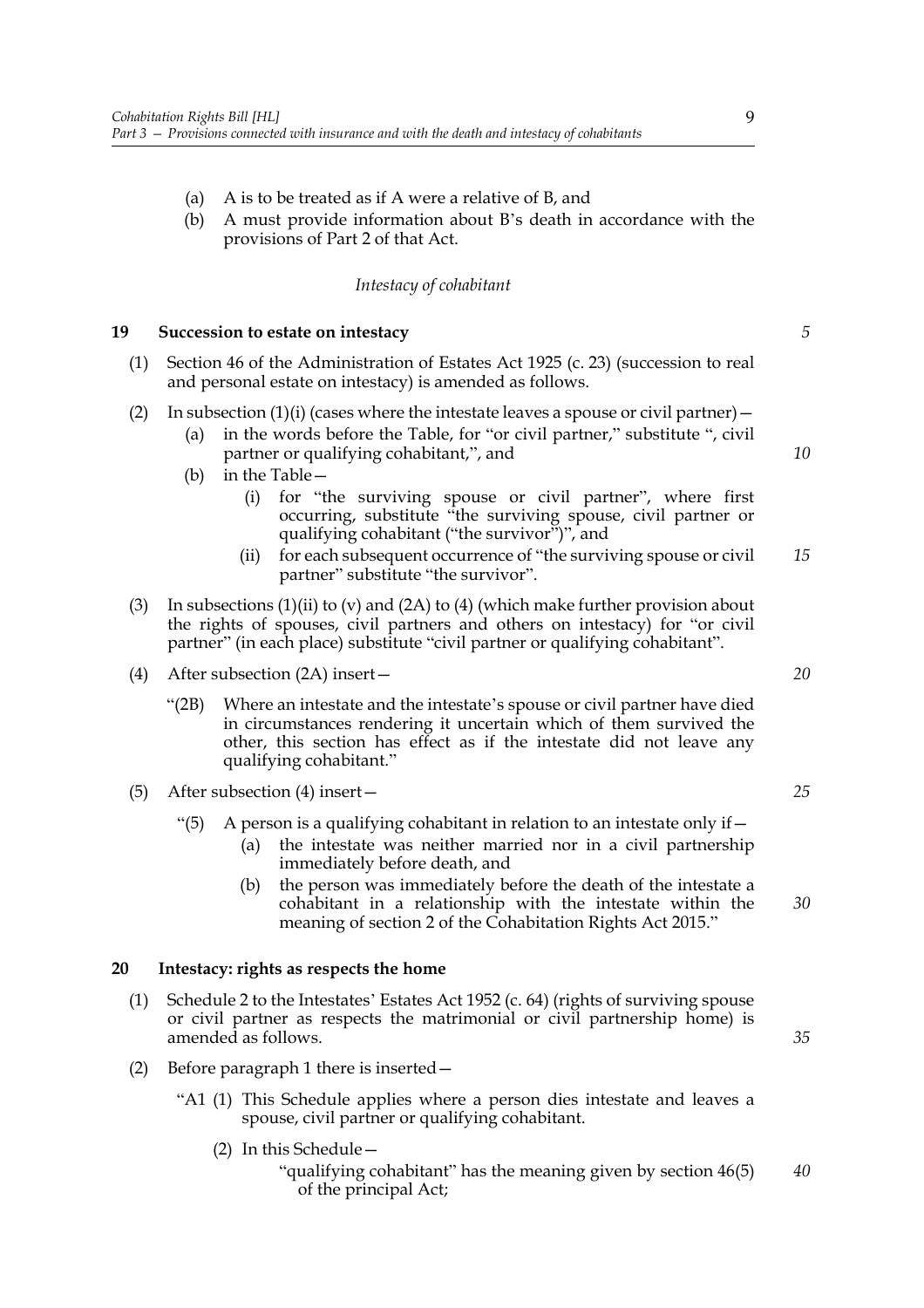"the survivor" means the surviving spouse, civil partner or qualifying cohabitant."

- (3) In paragraphs 1 to 6, for "the surviving spouse or civil partner" (in each place) there is substituted "the survivor".
- (4) In paragraph 6(2) for "a surviving spouse or civil partner" there is substituted "a surviving spouse, civil partner or qualifying cohabitant". *5*
- (5) For the title there is substituted—

"RIGHTS OF SURVIVING SPOUSE, CIVIL PARTNER OR QUALIFYING COHABITANT AS RESPECTS THE HOME".

*Financial provisions for cohabitant from deceased's estate*

*10*

#### **21 Application for financial provision from deceased's estate**

In section 1 of the Inheritance (Provision for Family and Dependants) Act 1975 (c. 63) for subsections (1A) and (1B) (certain persons entitled to apply for provision) there is substituted—

"(1A) This subsection applies to any person who was immediately before the death of the deceased a cohabitant in a relationship with the deceased within the meaning of section 2 of the Cohabitation Rights Act 2015." *15*

#### **22 Further provision in connection with the death of a cohabitant**

- (1) Schedule 2 to this Act contains additional provision—
	- (a) to align with this Act certain existing statutory protections that are available to a surviving cohabitant on the death of the other cohabitant, and *20*
	- (b) to extend to the surviving cohabitant certain connected provisions.
- (2) Part 1 of Schedule 2—
	- (a) amends the Inheritance (Provision for Family and Dependants) Act 1975, and *25*
	- (b) includes provision setting out circumstances in which a former cohabitant who receives no reasonable financial provision from the deceased's estate may apply to the court.
- (3) Part 2 of Schedule 2—
	- (a) amends the Fatal Accidents Act 1976 (c. 30), and
	- (b) includes provision for the court to consider a claim for bereavement damages which is made by a surviving cohabitant.

#### **PART 4**

#### MISCELLANEOUS AND GENERAL

*35*

*30*

#### **23 General interpretation**

In this Act, except where the context otherwise requires—

"the applicant" and "the respondent", in relation to an application for a financial settlement order, have the meaning given in section 7(2);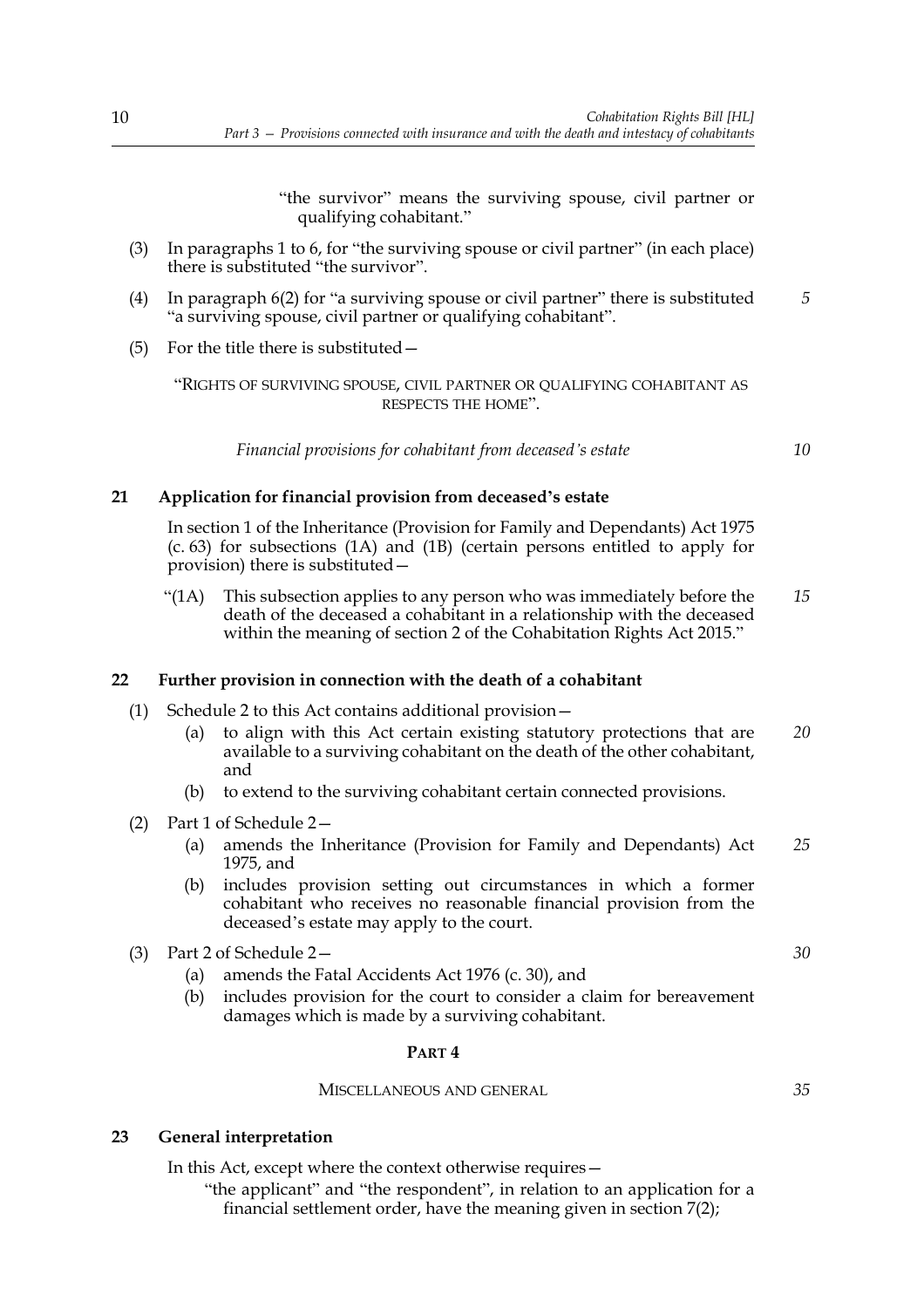|     | "cohabitant" has the meaning given in section 2;<br>"the court" has the meaning given in section 24;<br>"the commencement date", in relation to any provision of this Act, means<br>the date of the coming into force of that provision;<br>"financial settlement order" means an order under section 8;<br>"former cohabitant" has the meaning given in section 3;<br>"relevant child" has the meaning given in section 4;<br>"residence order" has the same meaning as in the Children Act 1989<br>(c. 41). | 5        |
|-----|---------------------------------------------------------------------------------------------------------------------------------------------------------------------------------------------------------------------------------------------------------------------------------------------------------------------------------------------------------------------------------------------------------------------------------------------------------------------------------------------------------------|----------|
| 24  | Jurisdiction of the courts                                                                                                                                                                                                                                                                                                                                                                                                                                                                                    | 10       |
| (1) | For the purposes of this Act, the court means -<br>the High Court, or<br>(a)<br>where a county court has jurisdiction by virtue of an order made under<br>(b)<br>this section, a county court.                                                                                                                                                                                                                                                                                                                |          |
| (2) | The Lord Chancellor may by order specify proceedings under this Act which<br>may only be commenced in -<br>a specified level of court,<br>(a)<br>a court which falls within a specified class of court, or<br>(b)<br>a particular court determined in accordance with, or specified in, the<br>(c)<br>order.                                                                                                                                                                                                  | 15<br>20 |
| (3) | The Lord Chancellor may by order specify circumstances in which specified<br>proceedings under this Act may only be commenced in -<br>a specified level of court,<br>(a)<br>a court which falls within a specified class of court, or<br>(b)<br>a particular court determined in accordance with, or specified in the<br>(c)<br>order.                                                                                                                                                                        | 25       |
| (4) | For the purposes of subsections (2) and (3), the levels of the court are $-$<br>the High Court, and<br>(a)<br>a county court.<br>(b)                                                                                                                                                                                                                                                                                                                                                                          |          |
| 25  | Power to make transitional and consequential provisions                                                                                                                                                                                                                                                                                                                                                                                                                                                       | 30       |
| (1) | The Lord Chancellor may by order make -<br>any incidental, consequential or supplemental provision, and<br>(a)<br>any transitional or saving provision,<br>(b)<br>that the Lord Chancellor considers necessary or expedient for the purposes of,<br>in consequence of, or for giving full effect to, any provision of this Act.                                                                                                                                                                               | 35       |
| (2) | The power under this section is not restricted by any other provision of this<br>Act.                                                                                                                                                                                                                                                                                                                                                                                                                         |          |
| (3) | An order under this section may amend, repeal or revoke any provision of $-$<br>an Act passed before or in the same session as this Act, or<br>(a)<br>subordinate legislation made before the passing of this Act.<br>(b)                                                                                                                                                                                                                                                                                     | 40       |

(4) In this section "subordinate legislation" has the same meaning as in the Interpretation Act 1978 (c. 30).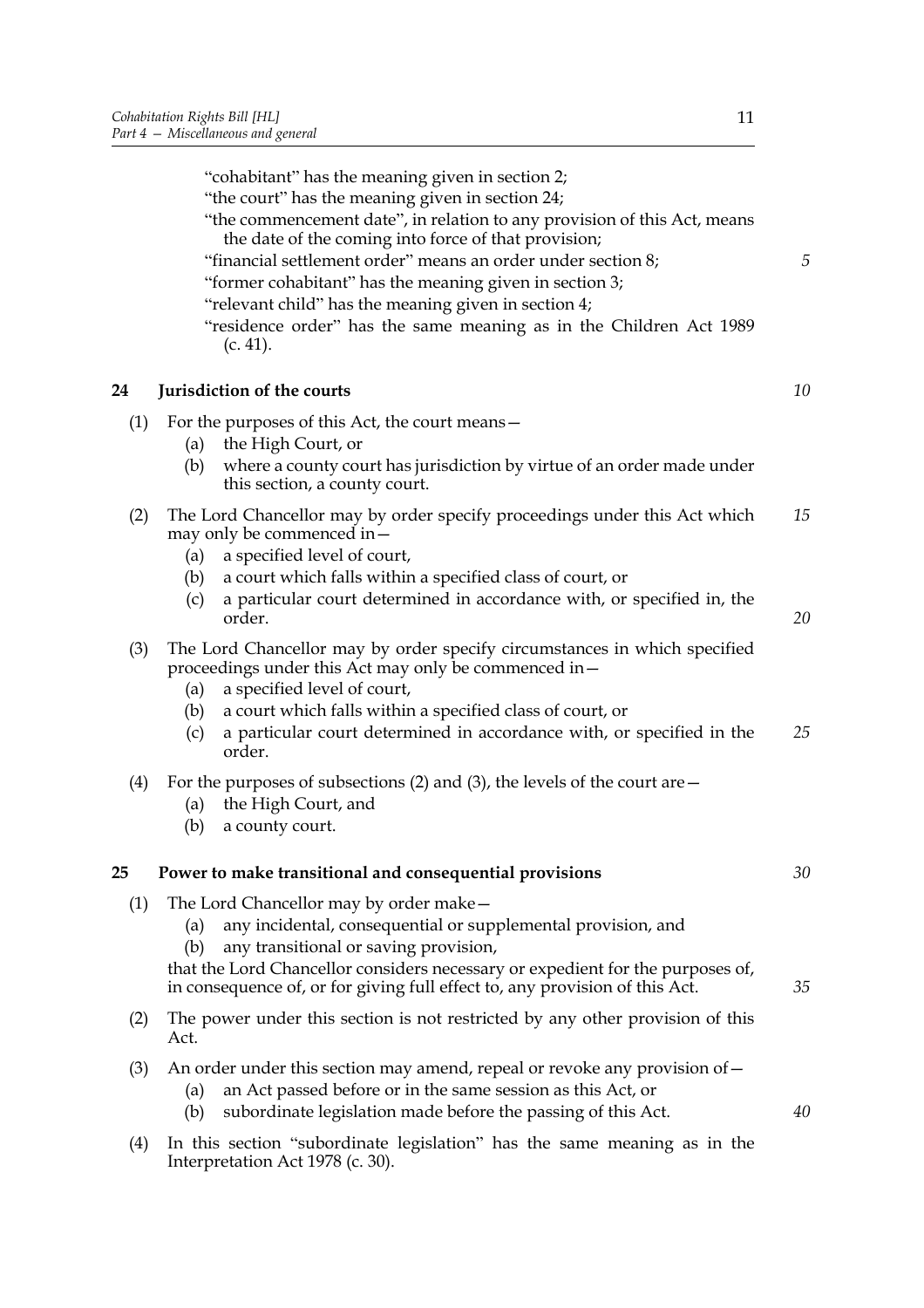#### **26 Regulations and orders**

- (1) Regulations and orders made under this Act are to be made by statutory instrument.
- (2) Any statutory instrument made under this Act may—
	- (a) make different provision for different cases,
	- (b) contain such incidental, consequential, transitional or supplemental provision as the Lord Chancellor considers appropriate.

#### (3) No order is to be made under—

- (a) section 25(3), or
- (b) paragraph 13 of Schedule 1 to this Act,

unless a draft of the order has been laid before, and approved by a resolution of, each House of Parliament.

(4) Any other such statutory instrument made under this Act is subject to annulment in pursuance of a resolution of either House of Parliament.

#### **27 Extent**

This Act extends to England and Wales only.

#### **28 Application**

Part 3 of this Act applies only in relation to deaths occurring after the coming into force of this Act (apart from this section).

#### **29 Commencement**

- (1) The following provisions of this Act come into force on the passing of this Act—
	- (a) this Part,
	- (b) sections 12 and 13, and
	- (c) any other provision of this Act so far as is necessary for enabling the exercise on or after the day on which this Act is passed of any power to make orders or regulations that is conferred by the provision. *25*
- (2) The other provisions of this Act come into force in accordance with provision made by order by the Lord Chancellor.
- (3) An order under subsection (2) may appoint different days for different purposes. *30*

#### **30 Short title**

This Act may be cited as the Cohabitation Rights Act 2015.

*15*

*20*

*10*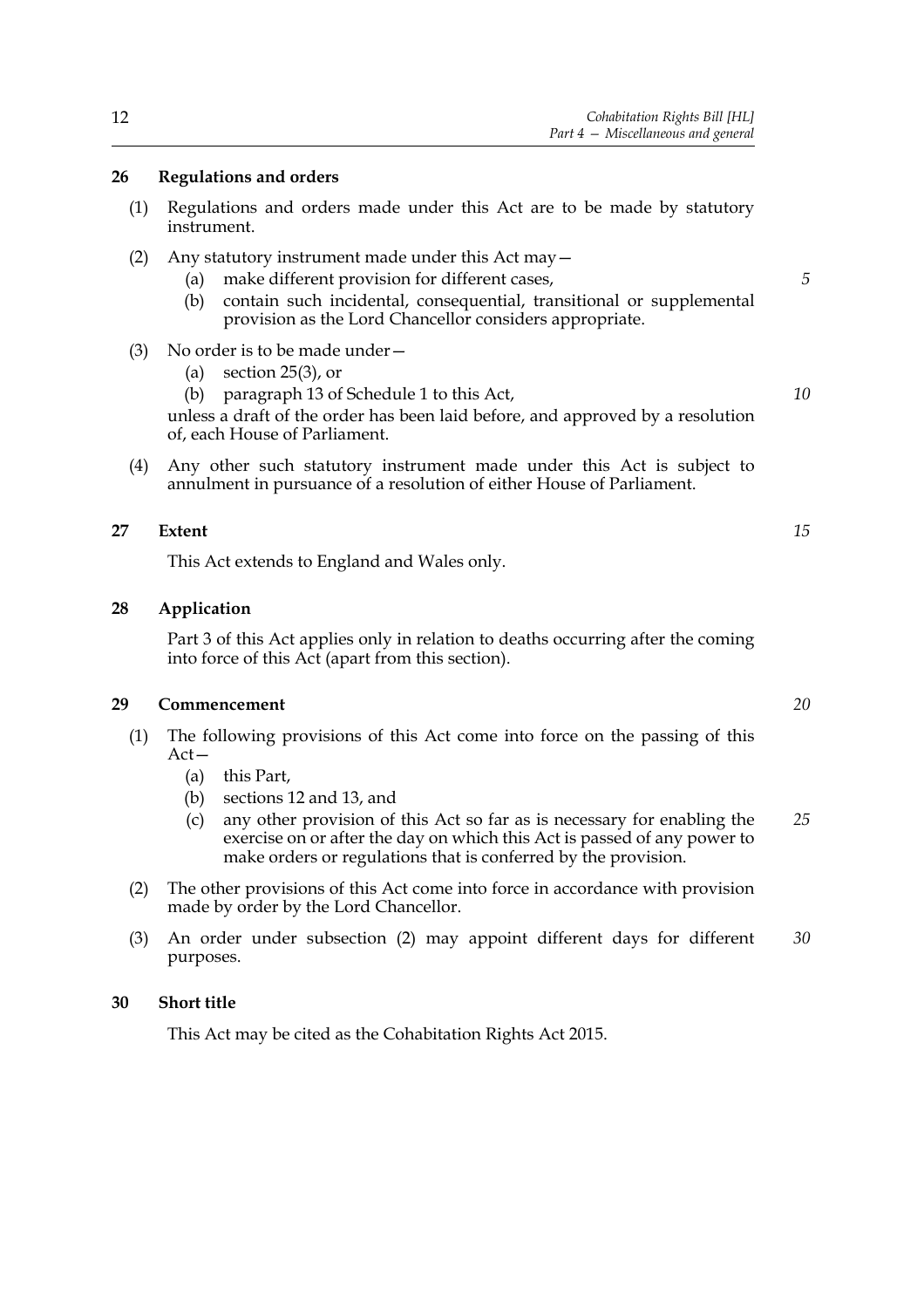### SCHEDULES

#### SCHEDULE 1 Section 10

#### FINANCIAL SETTLEMENT ON CEASING TO LIVE TOGETHER

#### PART 1

#### FINANCIAL SETTLEMENT ORDERS

*Introductory*

- 1 In this Part of the Schedule, "specified", in relation to a step which a financial settlement order requires to be taken, means specified in the order.
- 2 If the court decides to grant an application for a financial settlement order it may require either the applicant or the respondent to take such of the steps set out in paragraphs 3 to 6 as may be specified in the order. *10*

#### *Orders requiring lump sums*

- 3 (1) In a financial settlement order, the court may require that either the applicant or the respondent must pay to the other such lump sum or sums as may be specified.
	- (2) Where a financial settlement order requires the payment of a lump sum, the order may—
		- (a) provide for payment of the sum by instalments of a specified amount, and
		- (b) require the payment of instalments to be secured to the satisfaction of the court, *20*

but this does not restrict the powers of the court to impose requirements under sub-paragraph (1).

- (3) If the court  $-$ 
	- (a) makes a financial settlement order requiring the payment of a lump sum, and *25*
	- (b) directs that—
		- (i) payment of the sum or any part of it is to be deferred, or

(ii) the sum or any part of it is to be paid by instalments,

the court may provide for the deferred amount or the instalments to carry interest at a specified rate from a specified date until the date when payment of it is due. *30*

(4) A date specified under sub-paragraph (3) must not be earlier than the date of the financial settlement order.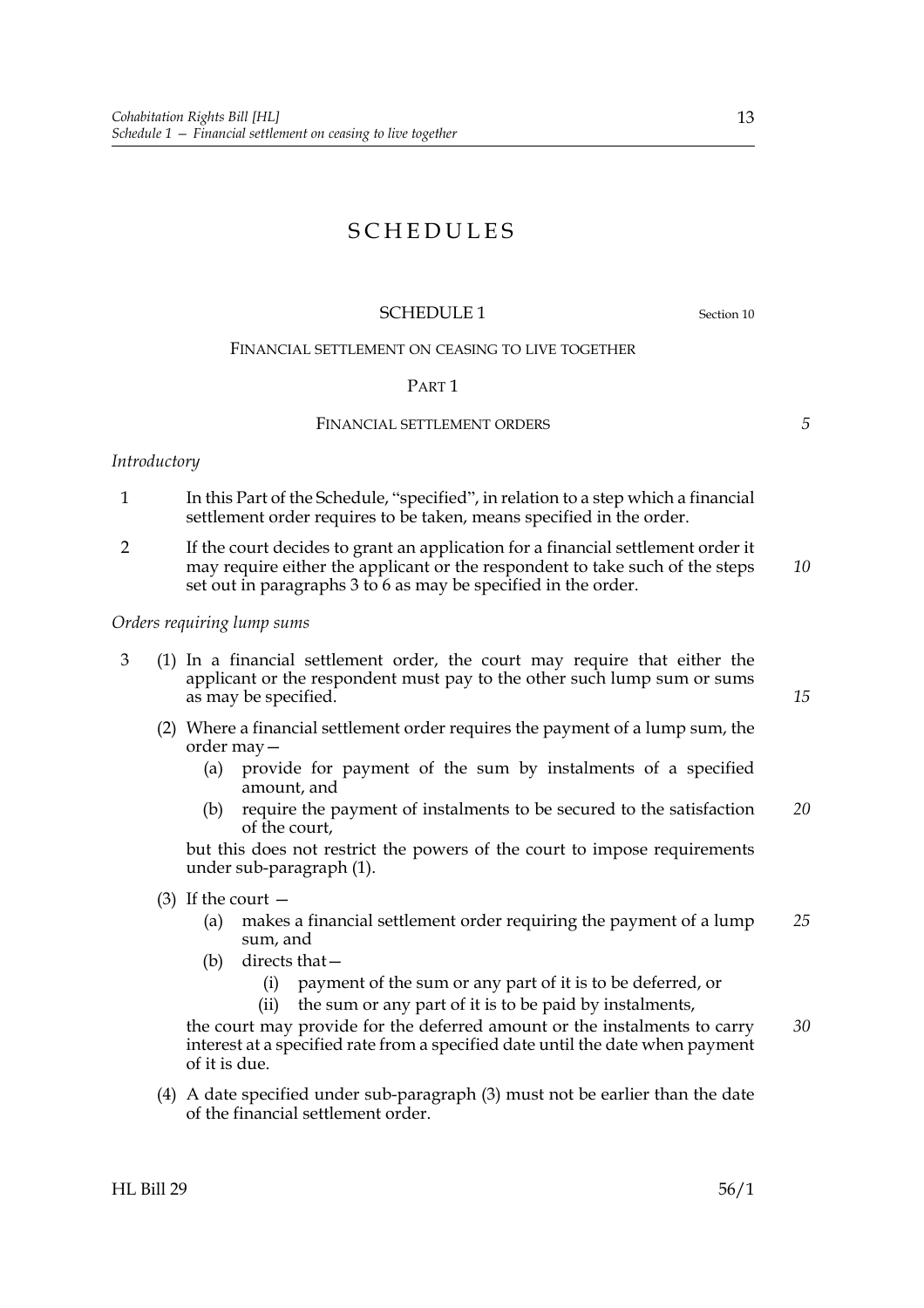*Orders requiring adjustments to property*

- 4 (1) In a financial settlement order, the court may require—
	- (a) that the applicant or the respondent must transfer specified property to which he or she is entitled to the other of them;
	- (b) that a settlement of a specified property to which the applicant or the respondent is entitled be made to the satisfaction of the court for the benefit of the other of them; *5*
	- (c) that a relevant settlement be varied for the benefit of the applicant or the respondent, or both of them;
	- (d) that the interest of either the applicant or the respondent under a relevant settlement be extinguished or reduced. *10*
	- (2) In sub-paragraph  $(1)$  -

"entitled" means entitled in possession or reversion;

- "relevant settlement", in relation to the applicant and the respondent means a settlement made on them whilst they were living together as a couple or in anticipation of them living together as a couple, and— *15*
	- (a) it includes a settlement made by will or codicil, but
	- (b) it does not include a settlement in the form of a pension arrangement (within the meaning of paragraph  $6(3)(d)$ ).

*Orders requiring sale of property*

- 5 (1) This paragraph applies in any case where the court proposes to include in a financial settlement order a requirement under—
	- (a) paragraph 3(1) to make a lump sum payment, or
	- (b) paragraph 4(1) to make an adjustment to property.
	- (2) In the same financial settlement order, the court may require the sale of specified property in which, or in the proceeds of sale of which, either the applicant or the respondent (or both) has or have a beneficial interest, either in possession or reversion.
	- (3) Where—
		- (a) the court is considering whether to require the sale of a property, and
		- (b) another person ("C") also has a beneficial interest in the property or the proceeds,

the court must give C an opportunity to make representations with respect to the proposed sale and, in determining whether to require the sale, it must have regard to any representations made by C.

- (4) Any financial settlement order requiring a sale of property may contain such consequential or supplementary provisions as the court considers appropriate.
- (5) Such provision may, in particular—
	- (a) require the making of a payment out of the proceeds of sale of the property to which the financial settlement order relates, and
	- (b) require any property to which the order relates to be offered for sale to a specified person, or class of persons.

14

*30*

*25*

*20*

*40*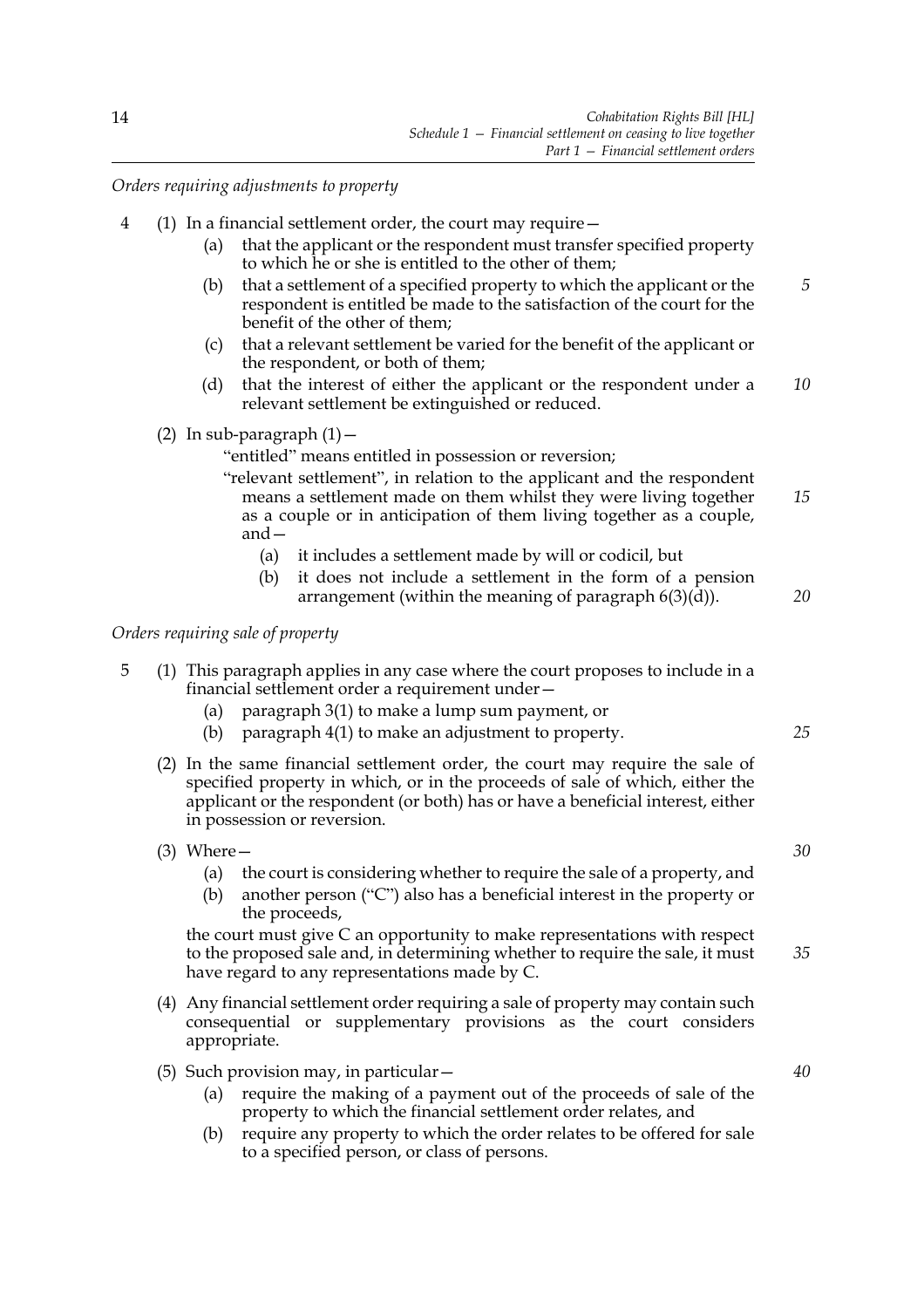*Orders requiring pension sharing*

- 6 (1) In a financial settlement order, the court may require that the applicant or the respondent's—
	- (a) shareable rights under a specified pension arrangement, or
	- (b) shareable state scheme rights,

are to be subject to pension sharing for the benefit of the other and, if the court imposes such a requirement, it must specify the percentage value to be transferred.

- (2) If a pension sharing order relates to rights under a pension arrangement, the court may include in the order provision about the apportionment between the applicant and the respondent of any charge under section 41 of the 1999 Act (charges in respect of pension sharing costs).
- (3) In this paragraph—
	- (a) "the 1999 Act" means the Welfare Reform and Pensions Act 1999  $(c. 30);$
	- (b) references to shareable rights under a pension arrangement are to rights in relation to which pension sharing is available under Chapter 1 of Part 4 of the 1999 Act;
	- (c) references to shareable state scheme rights are to rights in relation to which pension sharing is available under Chapter 2 of Part 4 of the 1999 Act; and *20*
	- (d) "pension arrangement" means any of the following—
		- (i) an occupational pension scheme,
		- (ii) a personal pension scheme,
		- (iii) a retirement annuity contract,
		- (iv) an annuity or insurance policy purchased, or transferred, for the purpose of giving effect to rights under an occupational pension scheme or a personal pension scheme, and
		- (v) an annuity purchased, or entered into, for the purpose of discharging liability in respect of a pension credit under section  $29(1)(b)$  of the 1999 Act. *30*
- (4) In sub-paragraph  $(3)(d)$  -
	- "personal pension scheme" and "occupational pension scheme" have the same meaning as in the Pension Schemes Act 1993 (c. 48);
	- "retirement annuity contract" means a contract or scheme approved under Chapter 3 of Part 14 of the Income and Corporation Taxes Act 1988 (c. 1). *35*

#### CONSENT ORDERS

#### *Making a consent order*

7 Regardless of anything in Part 1 of this Schedule, on an application for a consent order under this paragraph, the court may, unless it has reason to think that there are other circumstances into which it ought to inquire, make an order in the terms agreed on the basis only of such information supplied with the application as is required by rules of court. *40*

*15*

*25*

*10*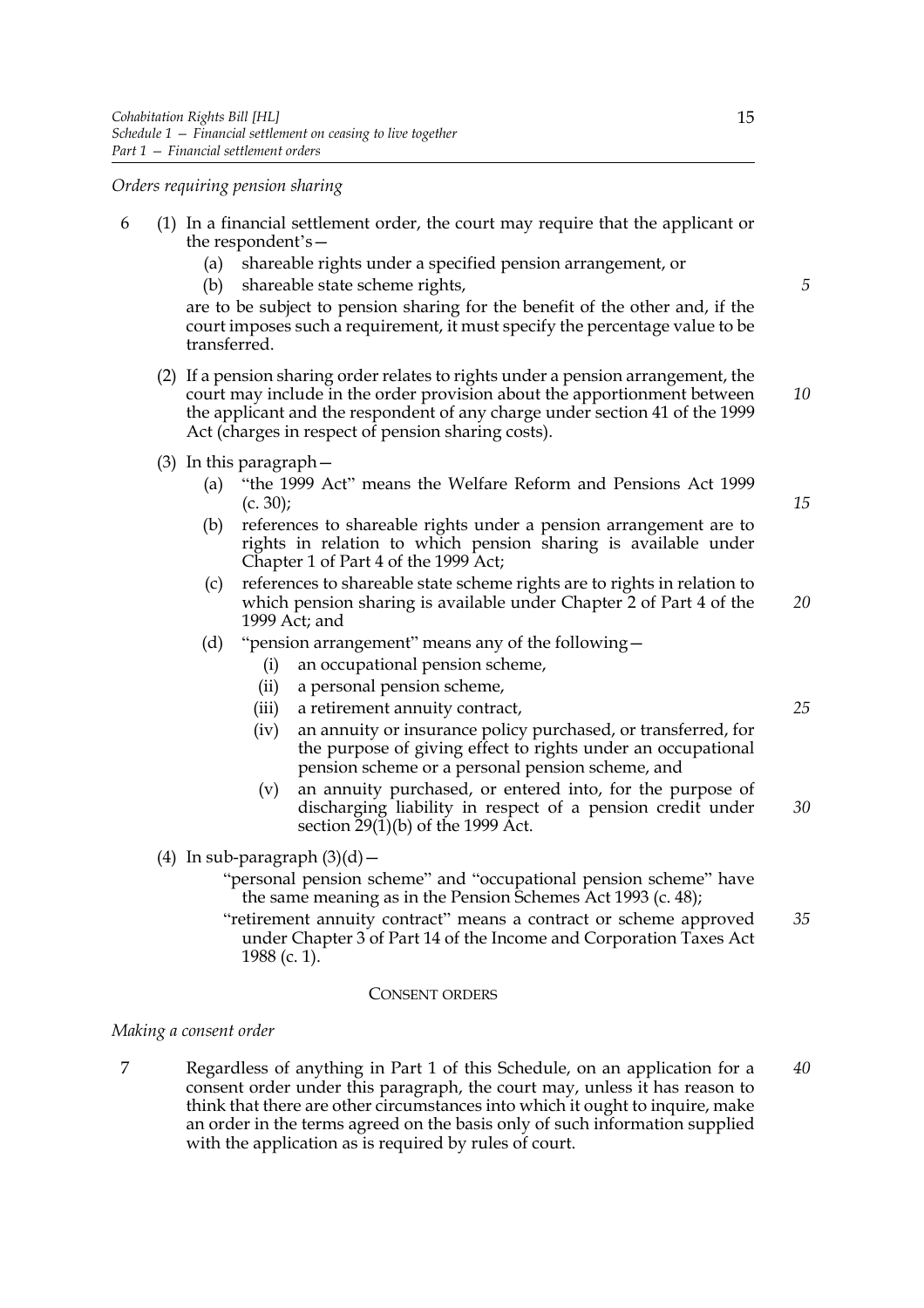#### *Interpretation*

- 8 (1) In this Part of this Schedule—
	- "consent order", in relation to an application for an order, means an order in the terms applied for to which the respondent agrees;
	- "relevant agreement" means any agreement in writing between former cohabitants which is made after they have ceased living together as a couple and contains financial arrangements. *5*
	- (2) For these purposes, "financial arrangements" means provisions governing the rights and liabilities towards one another, once former cohabitants have ceased living together as a couple in respect of—
		- (a) the making or securing of payments, or
		- (b) the disposition or use of any property.

#### *Validity of relevant agreements*

#### 9 (1) If a relevant agreement includes a provision purporting to restrict any right to apply to a court for an order containing financial arrangements—

- (a) that provision is void, but
- (b) any other financial arrangements contained in the relevant agreement—
	- (i) are not void or unenforceable as a result, and
	- (ii) unless void or unenforceable for any other reason, are binding on the parties to the agreement (but this is subject to any alteration made under paragraph 11). *20*
- (2) Nothing in sub-paragraph (1)(a) affects the validity of any opt-out agreement entered into in accordance with section 12.

#### *Saving*

- 10 Nothing in this Part of this Schedule affects—
	- (a) any power of a court before which any proceedings between the parties to a relevant agreement are brought under any other enactment (including a provision of this Schedule) to make an order containing financial arrangements, or
	- (b) any right of either party to apply for such an order in such proceedings.

#### **MISCELLANEOUS**

*Avoidance of transactions intended to prevent or reduce financial relief*

- 11 (1) This paragraph applies in proceedings brought by one person ("A") against another ("B") for the purpose of obtaining any financial relief by virtue of a financial settlement order. *35*
	- (2) If the court is satisfied, on an application by A, that B is, with the intention of defeating A's claim for financial relief, about to—
		- (a) make any disposition, or

(b) transfer out of the jurisdiction or otherwise deal with any property, it may make such order as it thinks appropriate for restraining B from doing so or otherwise for protecting the claim.

*25*

*10*

*15*

*30*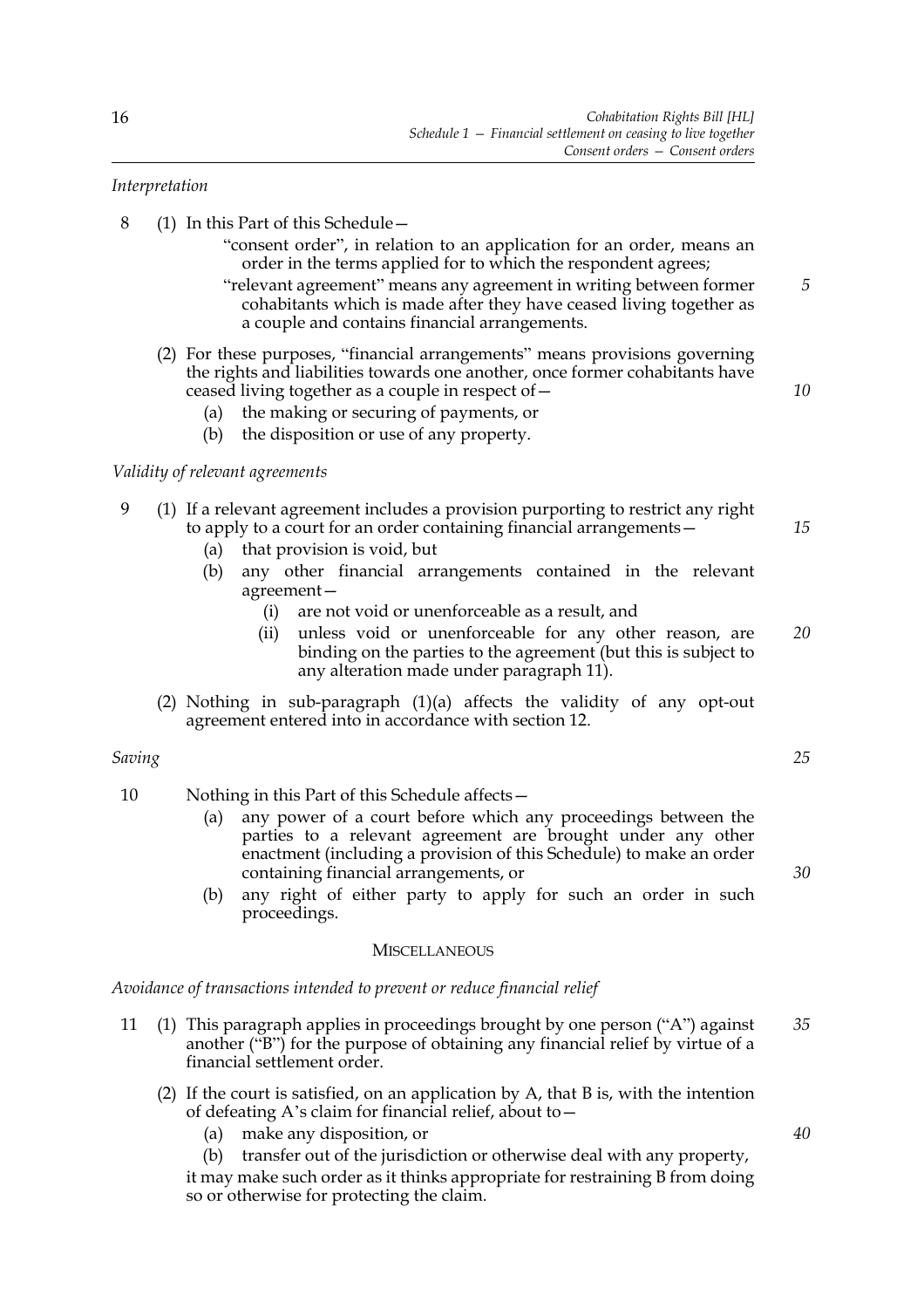- (3) If the court is satisfied, on an application by  $A-$ 
	- (a) that B has, with the intention of defeating A's claim for financial relief, made a reviewable disposition, and
	- (b) that if the disposition were set aside, financial relief or different financial relief would be granted to A,

the court may make an order setting aside the disposition.

- (4) If the court is satisfied, on an application by A in a case where a financial settlement order has been obtained by A against B, that B has, with the intention of defeating A's claim for financial relief, made a reviewable disposition, it may make an order setting aside the disposition.
- (5) An application for the purposes of sub-paragraph (3) must be made in the proceedings for the financial relief in question.
- (6) If the court makes an order under sub-paragraph (3) or (4) setting aside a disposition, it must give such consequential directions as it thinks appropriate for giving effect to the order (including directions requiring the making of any payments or the disposal of any property making of any payments or the disposal of any property). *15*

*Provision supplementary to paragraph 11*

- 12 (1) Any reference in paragraph 11 to defeating A's claim for financial relief is  $t_0$ — (a) preventing financial relief from being granted to A, *20*
	- (b) reducing the amount of any financial relief which might be so granted, or
	- (c) frustrating or impeding the enforcement of any financial settlement order which might be or has been made at A's instance.
	- (2) In paragraph 11 and this paragraph "disposition"—
		- (a) does not include any provision contained in a will or codicil, but
		- (b) subject to paragraph (a), includes any conveyance, assurance or gift of property of any description (whether made by an instrument or otherwise).
	- (3) Any disposition made by B (whether before or after the commencement of the proceedings for financial relief) is a reviewable disposition for the purposes of paragraph 11(3) and (4) unless it was made—
		- (a) for valuable consideration (other than marriage), and
		- (b) to a person who, at the time of the disposition, acted in relation to it in good faith and without notice of any intention on B's part to defeat A's claim for financial relief. *35*
	- (4) If an application is made under paragraph 11 with respect to a disposition which took place less than 3 years before the date of the application, or with respect to a disposition or other dealing with property which is about to take place, and the court is satisfied—
		- (a) in a case falling within paragraph 11(2) or (3), that the disposition or other dealing would (apart from paragraph 11) have the consequence of defeating A's claim for financial relief, or
		- (b) in a case falling within paragraph 11(4), that the disposition has had the consequence of defeating A's claim for financial relief, *45*

*5*

*10*

*25*

*30*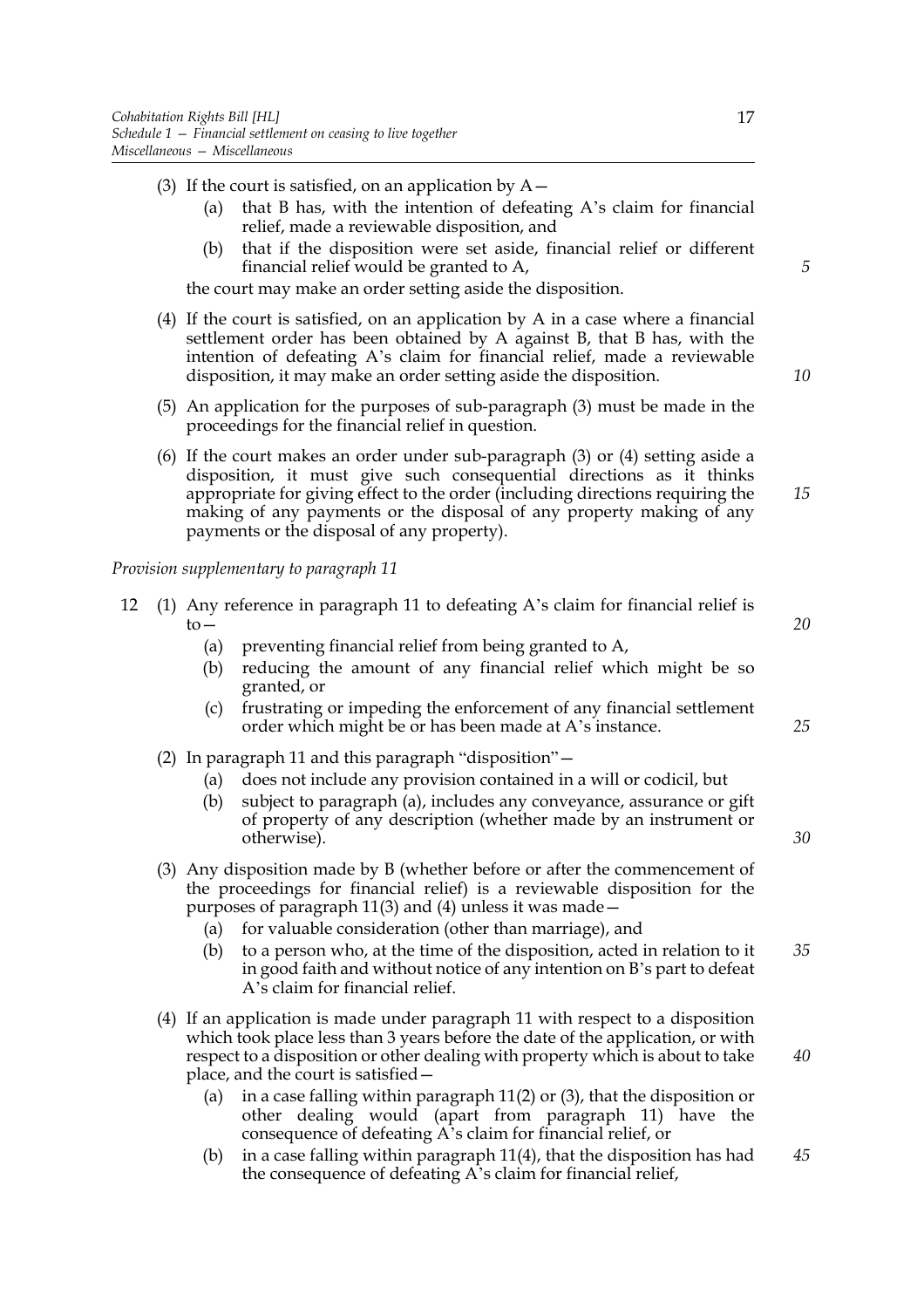it is presumed, unless the contrary is shown, that the person who disposed of or is about to dispose of or deal with the property did so or, as the case may be, is about to do so, with the intention of defeating A's claim for financial relief.

*Power to make consequential and supplemental provision*

- 13 (1) The Lord Chancellor may by order make such further provision as the Lord Chancellor considers appropriate for the purposes of, in consequence of, or for giving full effect to sections 10 and 11 and this Schedule.
	- (2) An order under sub-paragraph (1) may include provision for or in connection with, in particular—
		- (a) the making of financial settlement orders having regard to pension benefits,
		- (b) the assumption of responsibility for payments required by financial settlement orders in cases where compensation is payable under Chapter 3 of Part 2 of the Pensions Act 2004 (c. 35) (pension protection),
		- (c) the alteration after the death of the parties of relevant agreements in respect of which a consent order has been made under Part 2 of this Schedule.

#### SCHEDULE 2 Section 22

#### AMENDMENTS: FINANCIAL PROVISION ON A COHABITANT'S DEATH

#### PART 1

#### AMENDMENTS OF ADMINISTRATION OF ESTATES ACT 1925

- 1 (1) The Administration of Estates Act 1925 is amended as follows.
	- (2) In section 47A (right of surviving spouse or civil partner to have own life interest redeemed), in subsection (1) and the proviso to subsection (5), for "or civil partner" substitute ", civil partner or qualifying cohabitant". *25*
	- (3) In section 48(2) (powers of personal representative in respect of interests of surviving spouse or civil partner) in paragraphs (a) and (b), for "or civil partner" substitute ", civil partner or qualifying cohabitant".

(4) In section 55(1) (definitions), after paragraph (iv) there is inserted  $-$ 

"(iva) "qualifying cohabitant" has the meaning given by section  $46(5)$ ".

#### PART 2

#### AMENDMENTS OF INTESTATES' ESTATES ACT 1952

2 In the Intestates' Estates Act 1952, for section 5 (rights of surviving spouse

*10*

*5*

*20*

*15*

*30*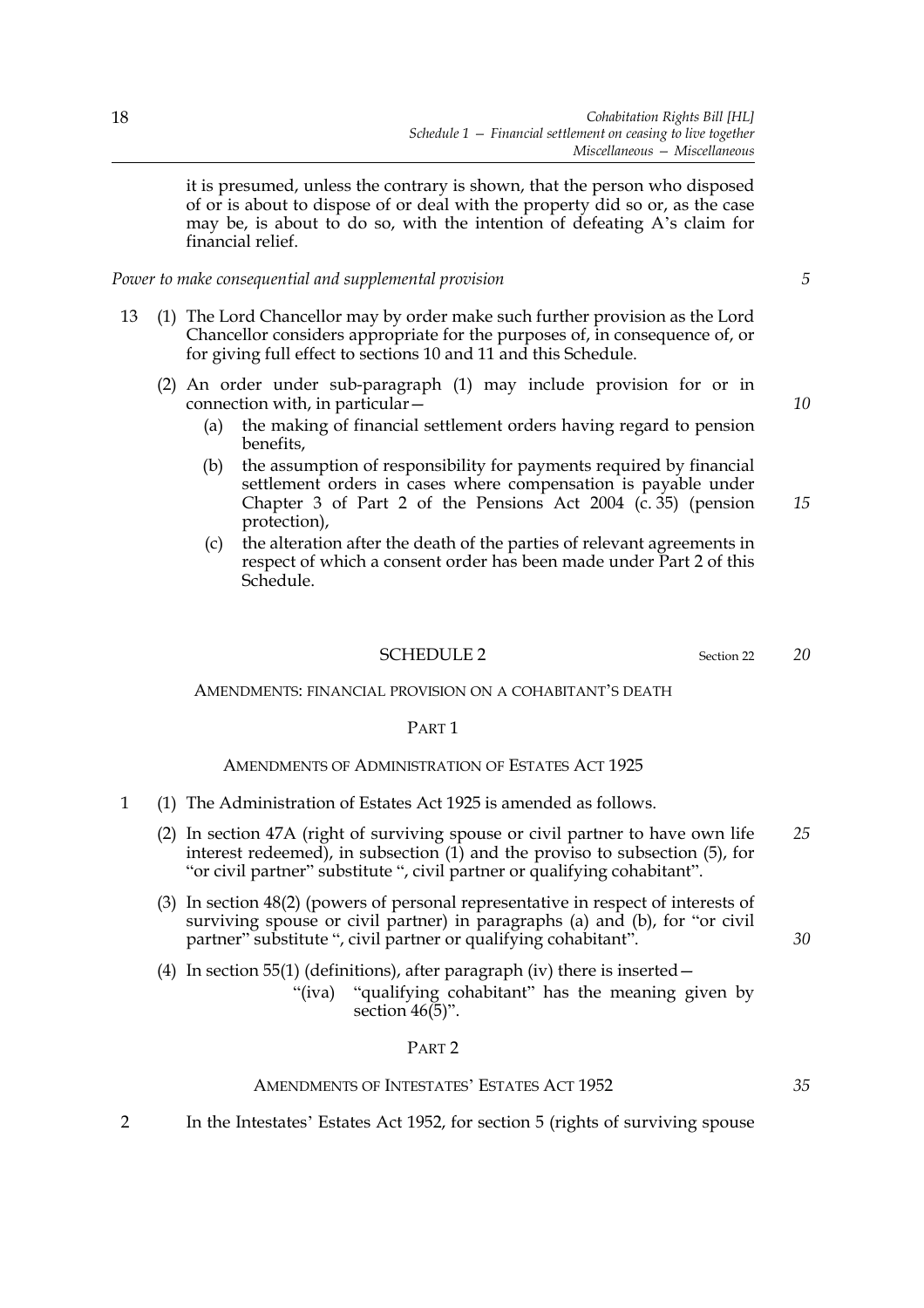or civil partner as respects the matrimonial home) substitute—

#### **"5 Rights of surviving spouse, civil partner or qualifying cohabitant as respects the home**

The Second Schedule to this Act (rights of surviving spouse, civil partner or qualifying cohabitant as respects the home) has effect."

#### PART 3

#### AMENDMENTS OF FAMILY PROVISION ACT 1966

3 In the Family Provision Act 1966, in section 1(1) (increase of net sum payable to surviving spouse or civil partner on intestacy), for "or civil partner" substitute ", civil partner or qualifying cohabitant (within the meaning given by section 46(5) of that Act)". *10*

#### PART 4

AMENDMENTS OF INHERITANCE (PROVISION FOR FAMILY AND DEPENDANTS) ACT 1975

- 4 In this Part of this Schedule "the 1975 Act" means the Inheritance (Provision for Family and Dependants) Act 1975 (c. 63).
- 5 In section 1 of the 1975 Act (application for financial provision from the deceased's estate)—
	- (a) in subsection(1)(ba) omit "or  $1B$ ";
	- (b) for subsection (1A) substitute—
		- "(1A) This subsection applies to a person if immediately before the deceased died, the person and the deceased were cohabitants within the meaning of the Cohabitants Rights Act 2015."; *20*
	- (c) for subsection (1B) substitute—
		- "(1B) Section 14B of this Act sets out the circumstances in which a former cohabitant may apply for an order under section 2 of this Act."; *25*
	- (d) after subsection  $(2)(aa)$  insert
		- "(ab) in the case of an application made by virtue of subsection (1)(ba), means such financial provision as it would be reasonable in all the circumstances of the case for the surviving cohabitant to receive, whether or not that provision is required for his or her maintenance;"; and
	- (e) in subsection (2)(b), after "by virtue of subsection (1) above" insert "or section 14B below".
- 6 In section 2 of the 1975 Act (power of the court to make orders), after subsection  $(1)(g)$ , insert –
	- "(h) an order varying any settlement, including a settlement made by will—
		- (i) made on two persons, one of whom was the deceased, who immediately before the deceased died were cohabitants within the meaning of the Cohabitation Rights Act 2015, and *40*

*5*

*15*

*35*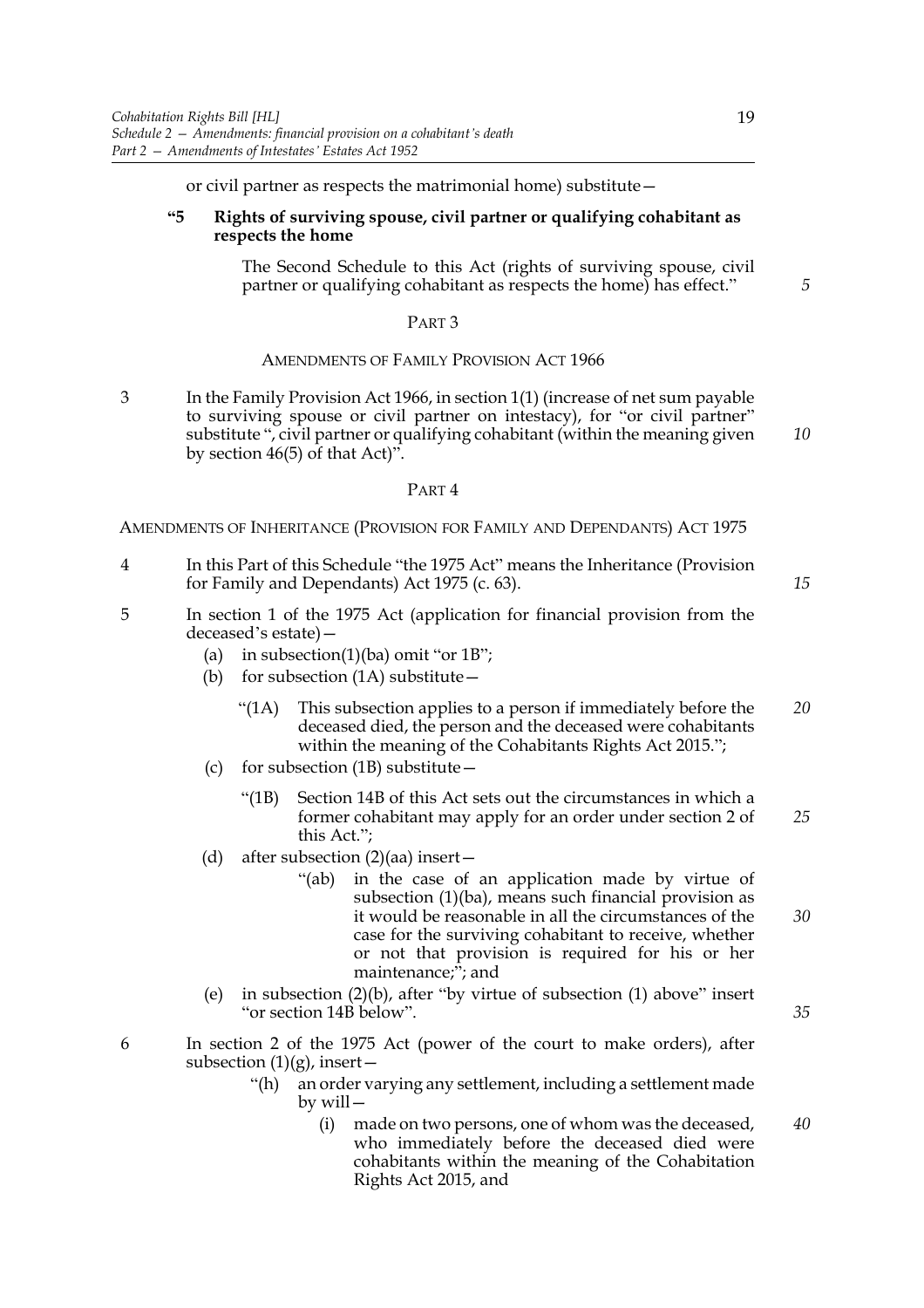- (ii) made at any time when they were cohabitants, when they were living together as a couple but before becoming cohabitants within the meaning of that Act or in anticipation of them living together as a couple, the variation being for the benefit of the surviving cohabitant, or any relevant child." 7 In section 3 of the 1975 Act (matters to which the court is to have regard in exercising powers under section 2), for subsection (2A) substitute— "(2A) Without prejudice to the generality of paragraph (g) of subsection (1)
	- above, where an applicant for an order under section 2 of this Act is made by virtue of section 1(1)(ba) of this Act, the court shall, in addition to the matters specifically mentioned in paragraphs (a) to (f) of that subsection, have regard to— *10*
		- (a) the age of the applicant and the length of the period during which the applicant and the deceased lived together as a couple;
		- (b) the contribution (including any contribution made by looking after the home or caring for any relevant child) which the applicant made whilst the applicant and the deceased were living together as a couple;
		- (c) any additional matter which, if the application were treated as if it had been made under Part 2 of the Cohabitation Rights Act 2015 (financial settlement orders), the court would consider relevant in determining the application."

#### 8 After section 14A of the 1975 Act insert—

#### **"14B Provision as to cases where no financial settlement order was made after cohabitants ceased living together as a couple**

- (1) Subsection (2) below applies where—
	- (a) the cohabitants have ceased living together as a couple and, within twenty four months of ceasing to do so, one of them dies, and *30*
	- (b) either—
		- (i) no application for a financial settlement order has been made under section 7 of the Cohabitation Rights Act 2015 or by one of the former cohabitants, or
		- (ii) if such an application has been made, the proceedings on the application have not been determined at the time of death of the deceased.
- (2) The former cohabitant who survives may apply to the court for an order under section 2 of this Act on the ground that the disposition of the deceased's estate by his or her will or the law relating to intestacy, or the combination of the will and that law, is not such as to make reasonable financial provision for the applicant. *40*
- (3) In subsection (2) "reasonable financial provision" means such financial provision as it would be reasonable in all the circumstances of the case for the applicant to receive for his or her maintenance."

*25*

*15*

*20*

*5*

*45*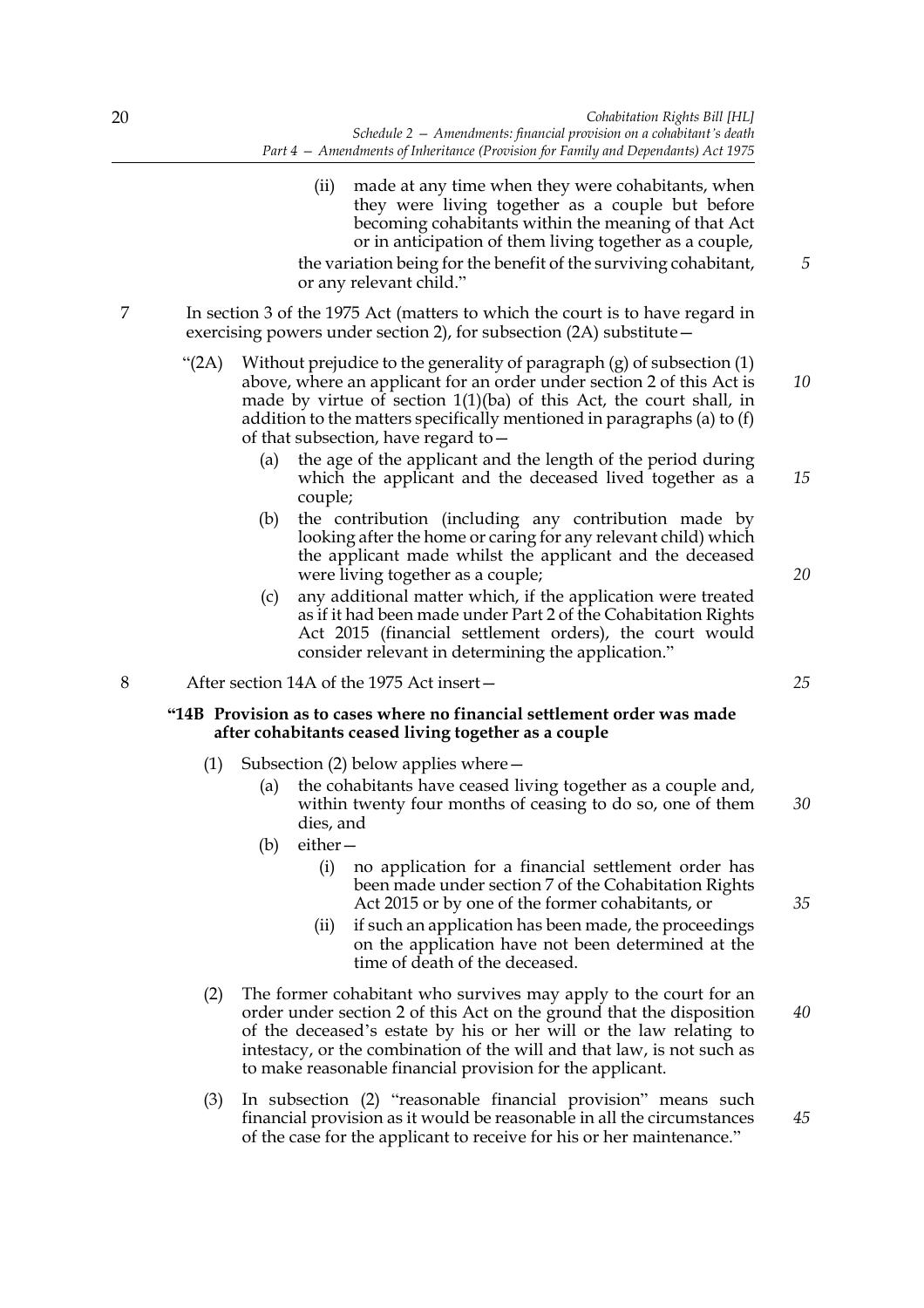9 After section 15ZA of the 1975 Act insert—

#### **"15ZB Restriction on making an application under this Act imposed in proceedings for a financial settlement order under section 8 of the Cohabitation Rights Act 2015**

- (1) On making a financial settlement order under section 8 of the Cohabitation Rights Act 2015, or at any time after making such an order, the court, if it considers it just to do so, may, on the application of either of the former cohabitants, order that the other shall not on the death of the applicant be entitled to apply for an order under section 2 of this Act.
- (2) In subsection (1) above "the court" has the same meaning as in the Cohabitation Rights Act 2015.
- (3) Where an order under subsection (1) above made in connection with a financial settlement order has been made with respect to a former cohabitant, then, on the death of the other former cohabitant, the court shall not entertain any application for an order under section 2 of this Act made by the former cohabitant who survives."
- 10 In section 25 of the 1975 Act (interpretation), insert each of the following definitions at the appropriate place—
	- (a) ""cohabitants" and "former cohabitants" have the same meaning as in the Cohabitation Rights Act 2015;"; *20*
	- (b) ""relevant child", in relation to cohabitants in a relationship, has the same meaning as in the Cohabitation Rights Act 2015;".

PART 5

#### AMENDMENTS OF FATAL ACCIDENTS ACT 1976

- 11 In this Part of this Schedule "the 1976 Act" means the Fatal Accidents Act 1976 (c. 30).
- 12 In section 1 of the 1976 Act (right of action for wrongful act causing death), for subsection  $(3)(b)$  substitute  $-$ 
	- "(b) any person who, immediately before the date of the death, was a cohabitant (within the meaning of the Cohabitation Rights Act 2015) in a relationship with the deceased;". *30*
- 13 In section 1A of the 1976 Act (persons for whose benefit claims for bereavement damages may be made)—
	- (a) omit "and" at the end of paragraph (a);
	- (b) after paragraph (a) insert—
		- "(aa) of the person who, immediately before the date of the death, was a cohabitant (within the meaning of the Cohabitation Rights Act 2015) in a relationship with the deceased; and".
- 14 In section 3 of the 1976 Act (assessment of damages), omit subsection (4).

*5*

*10*

*15*

*25*

*35*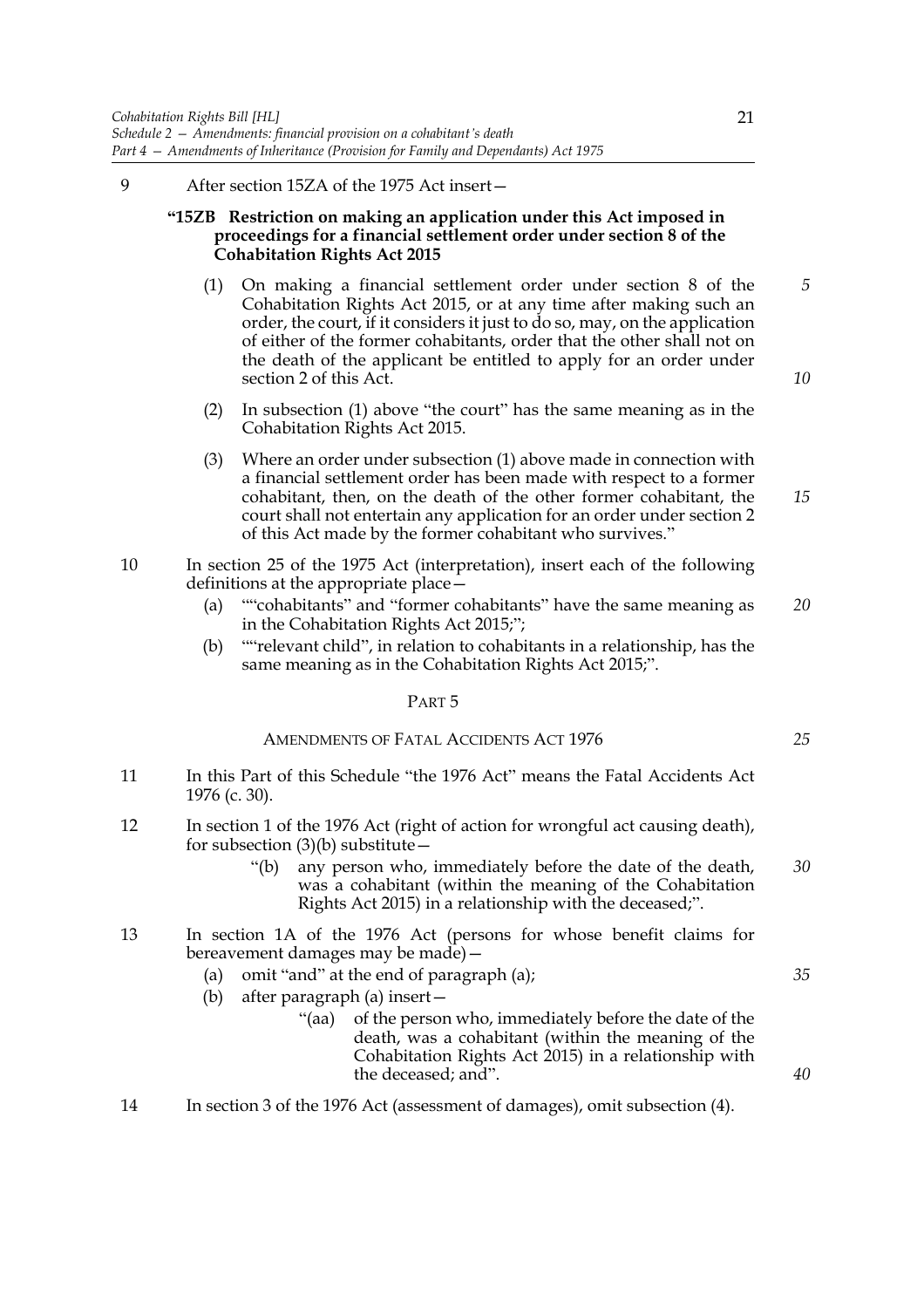#### PART 6

#### AMENDMENTS OF LAW REFORM (SUCCESSION) ACT 1995

15 In consequence of the amendment made by section 21, omit section 2(3) of the Law Reform (Succession) Act 1995.

PART 7

*5*

#### AMENDMENTS OF CIVIL PARTNERSHIP ACT 2004

- 16 (1) Schedule 4 to the Civil Partnership Act 2004 is amended as follows.
	- (2) In consequence of the amendments made by section 20 and paragraph 2 of this Schedule, omit paragraph 13.
	- (3) In consequence of the amendment made by section 21, omit paragraph 15(5). *10*